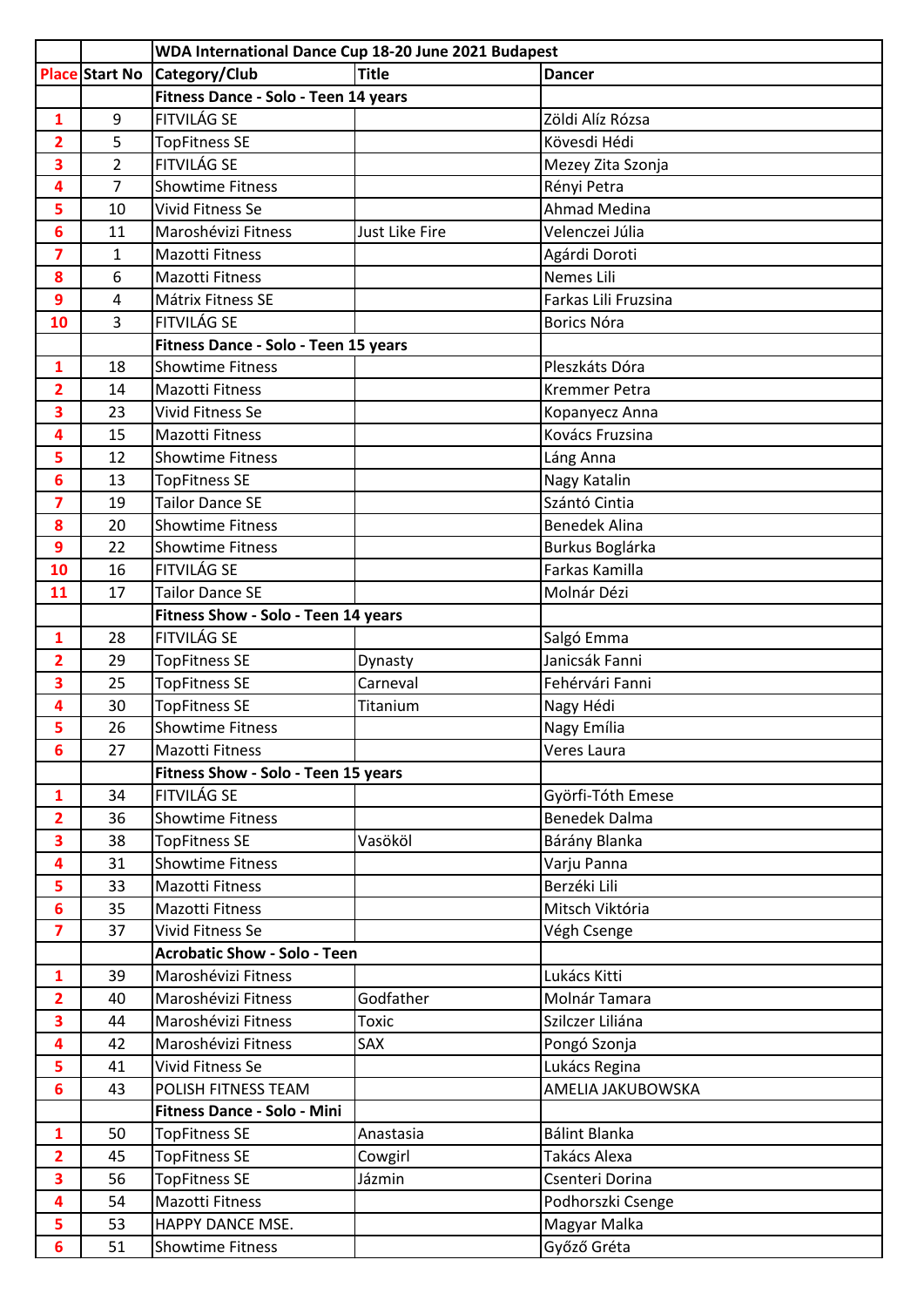|                         |                       | WDA International Dance Cup 18-20 June 2021 Budapest |              |                      |
|-------------------------|-----------------------|------------------------------------------------------|--------------|----------------------|
|                         | <b>Place Start No</b> | Category/Club                                        | <b>Title</b> | <b>Dancer</b>        |
| $\overline{\mathbf{z}}$ | 52                    | <b>Mazotti Fitness</b>                               |              | Nagy Linett          |
| 8                       | 47                    | <b>Mazotti Fitness</b>                               |              | Somodi-Fülöp Zea     |
| 9                       | 46                    | <b>Showtime Fitness</b>                              |              | Bánkuti Liliána      |
| 10                      | 49                    | <b>Showtime Fitness</b>                              |              | Gál Noémi            |
| 11                      | 48                    | <b>FITVILÁG SE</b>                                   |              | Jancsó Zsófia        |
|                         |                       | <b>Fitness Show - Solo - Mini</b>                    |              |                      |
| $\mathbf{1}$            | 62                    | <b>FITVILÁG SE</b>                                   |              | Varga Rézi           |
| 2                       | 59                    | Vivid Fitness Se                                     |              | Árvai Ritter Liliána |
| 3                       | 60                    | <b>Showtime Fitness</b>                              |              | Soltész Virág        |
| 4                       | 57                    | <b>Mazotti Fitness</b>                               |              | Bali Zsófia          |
| 5                       | 63                    | <b>Mazotti Fitness</b>                               |              | Bolvári Takács Dávid |
| 6                       | 61                    | <b>Mazotti Fitness</b>                               |              | Hajba Mila           |
| 7                       | 65                    | <b>Mazotti Fitness</b>                               |              | <b>Wittich Liza</b>  |
| 8                       | 58                    | Mazotti Fitness                                      |              | Dobos Natasa         |
| 9                       | 64                    | <b>Showtime Fitness</b>                              |              | Péhl Gréti           |
|                         |                       | <b>Acrobatic Show - Solo - Mini</b>                  |              |                      |
| 1                       | 67                    | Vivid Fitness Se                                     |              | Lukács Tamara        |
| $\overline{2}$          | 66                    | <b>Mazotti Fitness</b>                               |              | Szabó Hanna          |
| 3                       | 68                    | POLISH FITNESS TEAM                                  |              | HANNA KUBRYŃSKA      |
|                         |                       | Fitness Dance - Solo - Kid 10 years                  |              |                      |
| $\mathbf{1}$            | 82                    | <b>FITVILÁG SE</b>                                   |              | Patonai Zoé          |
| $\overline{2}$          | 71                    | <b>FITVILÁG SE</b>                                   |              | Nagy Letícia Tünde   |
| 3                       | 79                    | <b>TopFitness SE</b>                                 |              | Fehérvári Dorka      |
| 4                       | 76                    | <b>TopFitness SE</b>                                 |              | Dori Kamilla         |
| 5                       | 69                    | FITVILÁG SE                                          |              | Bácsi Liza Hanna     |
| 6                       | 84                    | Maroshévizi Fitness                                  | Sofia        | Szilágyi Aliz        |
| $\overline{\mathbf{z}}$ | 80                    | <b>Mazotti Fitness</b>                               |              | Csőke Hanna          |
| 8                       | 81                    | <b>Mazotti Fitness</b>                               |              | Molnár Tímea         |
| 9                       | 70                    | <b>Showtime Fitness</b>                              |              | Mádai Maja           |
| 10                      | 72                    | <b>Showtime Fitness</b>                              |              | Szücs Julianna       |
| 11                      | 78                    | <b>FITVILÁG SE</b>                                   |              | Bárány Dorka         |
| 12                      | 77                    | <b>TopFitness SE</b>                                 |              | Kész Fruzsina        |
| 13                      | 73                    | <b>TopFitness SE</b>                                 |              | Sümegi Adél          |
| 14                      | 74                    | <b>Showtime Fitness</b>                              |              | Szőke Szonja         |
| 15                      | 75                    | Maroshévizi Fitness                                  |              | Hegedűs Vivien       |
|                         |                       | Fitness Dance - Group - Mini                         |              |                      |
| $\mathbf{1}$            | 153                   | FITVILÁG SE                                          | Geronimó     |                      |
| $\overline{2}$          | 152                   | <b>Showtime Fitness</b>                              |              |                      |
|                         |                       | Fitness Dance - Solo - Kid 11 years                  |              |                      |
| $\mathbf{1}$            | 94                    | FITVILÁG SE                                          |              | Varga Léna           |
| $\overline{2}$          | 92                    | <b>TopFitness SE</b>                                 |              | Nagy Kancsár Emma    |
| 3                       | 93                    | <b>Showtime Fitness</b>                              |              | Rényi Réka           |
| 4                       | 85                    | <b>TopFitness SE</b>                                 |              | Atkári Anna          |
| 5                       | 87                    | <b>TopFitness SE</b>                                 |              | Lantos Nóra          |
| 6                       | 90                    | <b>TopFitness SE</b>                                 |              | <b>Bábel Csenge</b>  |
| $\overline{\mathbf{z}}$ | 95                    | <b>Showtime Fitness</b>                              |              | Szeder Noémi         |
| 8                       | 86                    | <b>Showtime Fitness</b>                              |              | Tóth Mara            |
| 9                       | 89                    | Mátrix Fitness SE                                    |              | Major Regina         |
| 10                      | 91                    | <b>Showtime Fitness</b>                              |              | Kálmán Kamilla       |
| 11                      | 88                    | <b>Showtime Fitness</b>                              |              | <b>Bella Lelle</b>   |
|                         |                       | Fitness Show - Solo - Kid                            |              |                      |
| $\mathbf{1}$            | 99                    | FITVILÁG SE                                          |              | Zöldi Alma Klára     |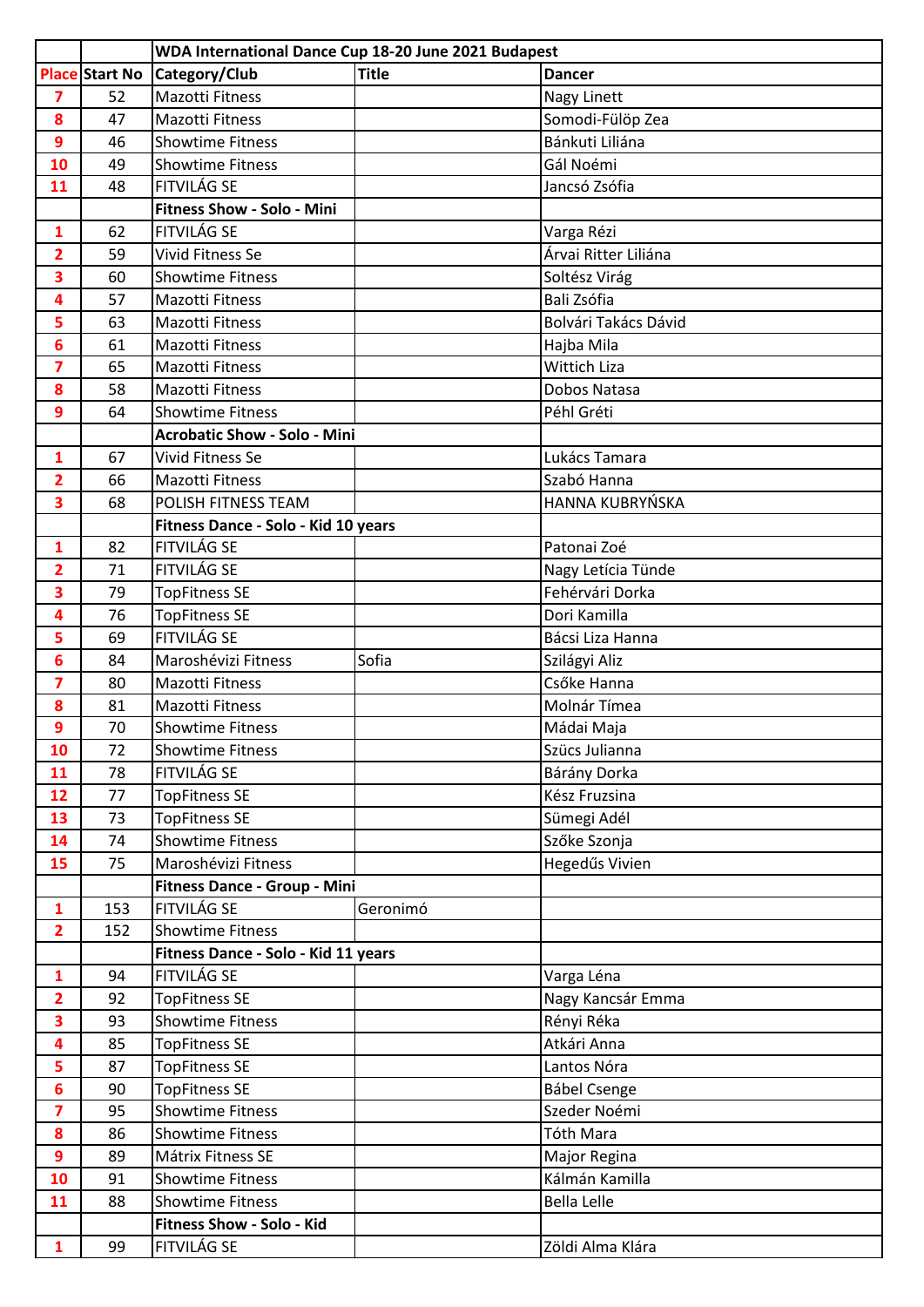|                         |                       | WDA International Dance Cup 18-20 June 2021 Budapest |              |                          |
|-------------------------|-----------------------|------------------------------------------------------|--------------|--------------------------|
|                         | <b>Place Start No</b> | Category/Club                                        | <b>Title</b> | <b>Dancer</b>            |
| $\overline{2}$          | 97                    | FITVILÁG SE                                          |              | Tóth Liza Eszter         |
| 3                       | 100                   | Vivid Fitness Se                                     |              | Gere Tamara              |
| 4                       | 101                   | Maroshévizi Fitness                                  | Monster      | Vágó Tekla               |
| 5                       | 98                    | Maroshévizi Fitness                                  |              | Pongó Lili               |
| $6\phantom{1}$          | 96                    | <b>Showtime Fitness</b>                              |              | Pintér Adél              |
|                         |                       | <b>Acrobatic Show - Solo - Kid</b>                   |              |                          |
| $\mathbf{1}$            | 103                   | <b>Mazotti Fitness</b>                               |              | Hati Szofi               |
| 2                       | 102                   | <b>Mazotti Fitness</b>                               |              | Szabó Jázmin             |
| 3                       | 104                   | <b>Mazotti Fitness</b>                               |              | Kézdi Titanilla          |
|                         |                       | Fitness Dance - Solo - Children 12 years             |              |                          |
| $\mathbf{1}$            | 129                   | <b>TopFitness SE</b>                                 | Toy          | Forgács Adél             |
| $\overline{2}$          | 115                   | <b>FITVILÁG SE</b>                                   |              | Sükösd Natália Sára      |
| 3                       | 113                   | <b>TopFitness SE</b>                                 |              | Tóth Kata                |
| 4                       | 111                   | <b>FITVILÁG SE</b>                                   |              | Kasza Gréta              |
| 5                       | 112                   | Mátrix Fitness SE                                    |              | Sztvorecz Gréta Napsugár |
| 6                       | 108                   | Maroshévizi Fitness                                  |              | Babits - Nyáradi Gréta   |
| $\overline{\mathbf{z}}$ | 106                   | <b>FITVILÁG SE</b>                                   |              | Válint Kitti             |
| 8                       | 107                   | Maroshévizi Fitness                                  |              | Sárossy Melani           |
| 9                       | 114                   | Vivid Fitness Se                                     |              | Checchi Chantal          |
| 10                      | 109                   | <b>TopFitness SE</b>                                 |              | Szeibert Kincső          |
| 11                      | 105                   | Mátrix Fitness SE                                    |              | Farkas Lara Martina      |
| 12                      | 110                   | Mátrix Fitness SE                                    |              | Zádori Zoé               |
| 13                      | 116                   | Mátrix Fitness SE                                    |              | Hankó Réka               |
|                         |                       | Fitness Dance - Solo - Children 13 years             |              |                          |
| $\mathbf{1}$            | 123                   | <b>FITVILÁG SE</b>                                   |              | Aklan Luca               |
| $\overline{2}$          | 122                   | Maroshévizi Fitness                                  |              | Mészáros Alexandra       |
| 3                       | 120                   | <b>TopFitness SE</b>                                 |              | Szabó Sára               |
| 4                       | 117                   | <b>TopFitness SE</b>                                 |              | Rizmajer Boglárka        |
| 5                       | 121                   | <b>TopFitness SE</b>                                 |              | Králik Zsófia            |
| 6                       | 541                   | PrincessFitness SE                                   | I Feel Like  | Császár-Takács Kitti     |
| $\overline{\mathbf{z}}$ | 118                   | <b>Showtime Fitness</b>                              |              | Vas Eszter               |
| 8                       | 119                   | FITVILÁG SE                                          |              | Berecki Emma             |
|                         |                       | Fitness Show - Solo - Children 12 years              |              |                          |
| $\mathbf{1}$            | 127                   | FITVILÁG SE                                          |              | Udvardi Anna             |
| $\overline{2}$          | 125                   | FITVILÁG SE                                          |              | Héder Lujzi              |
| $\overline{\mathbf{3}}$ | 132                   | Vivid Fitness Se                                     |              | Mészáros Lara            |
| 4                       | 128                   | <b>Tailor Dance SE</b>                               | Pocahontas   | Solymosi Dóra            |
| 5                       | 126                   | POLISH FITNESS TEAM                                  |              | EMILIA FURMAŃSKA         |
| 6                       | 124                   | Mazotti Fitness                                      |              | Szabó Petra              |
|                         |                       | Fitness Show - Solo - Children 13 years              |              |                          |
| $\mathbf{1}$            | 134                   | Vivid Fitness Se                                     |              | <b>Csattos Vivien</b>    |
| $\overline{2}$          | 140                   | Mazotti Fitness                                      |              | Kiss Nikoletta Glória    |
| $\overline{\mathbf{3}}$ | 133                   | <b>FITVILÁG SE</b>                                   |              | Srankó Nóra              |
| 4                       | 136                   | Maroshévizi Fitness                                  | Siren        | Soós Ágnes               |
| 5                       | 135                   | PrincessFitness SE                                   | Awaken       | Maczák Noa               |
| 6                       | 130                   | FITVILÁG SE                                          |              | Lakatos Lilla            |
| $\overline{\mathbf{z}}$ | 131                   | <b>Showtime Fitness</b>                              |              | Tóth Bíborka             |
|                         |                       | <b>Acrobatic Show - Solo - Children</b>              |              |                          |
| $\mathbf{1}$            | 137                   | Maroshévizi Fitness                                  | Dr. Szöszi   | Lukács Regina            |
| $\overline{2}$          | 142                   | Vivid Fitness Se                                     |              | Maróti Lili              |
| 3                       | 138                   | Mazotti Fitness                                      |              | Csépány Nikolett         |
| 4                       | 143                   | Maroshévizi Fitness                                  | Qween        | Kovács Rebeka            |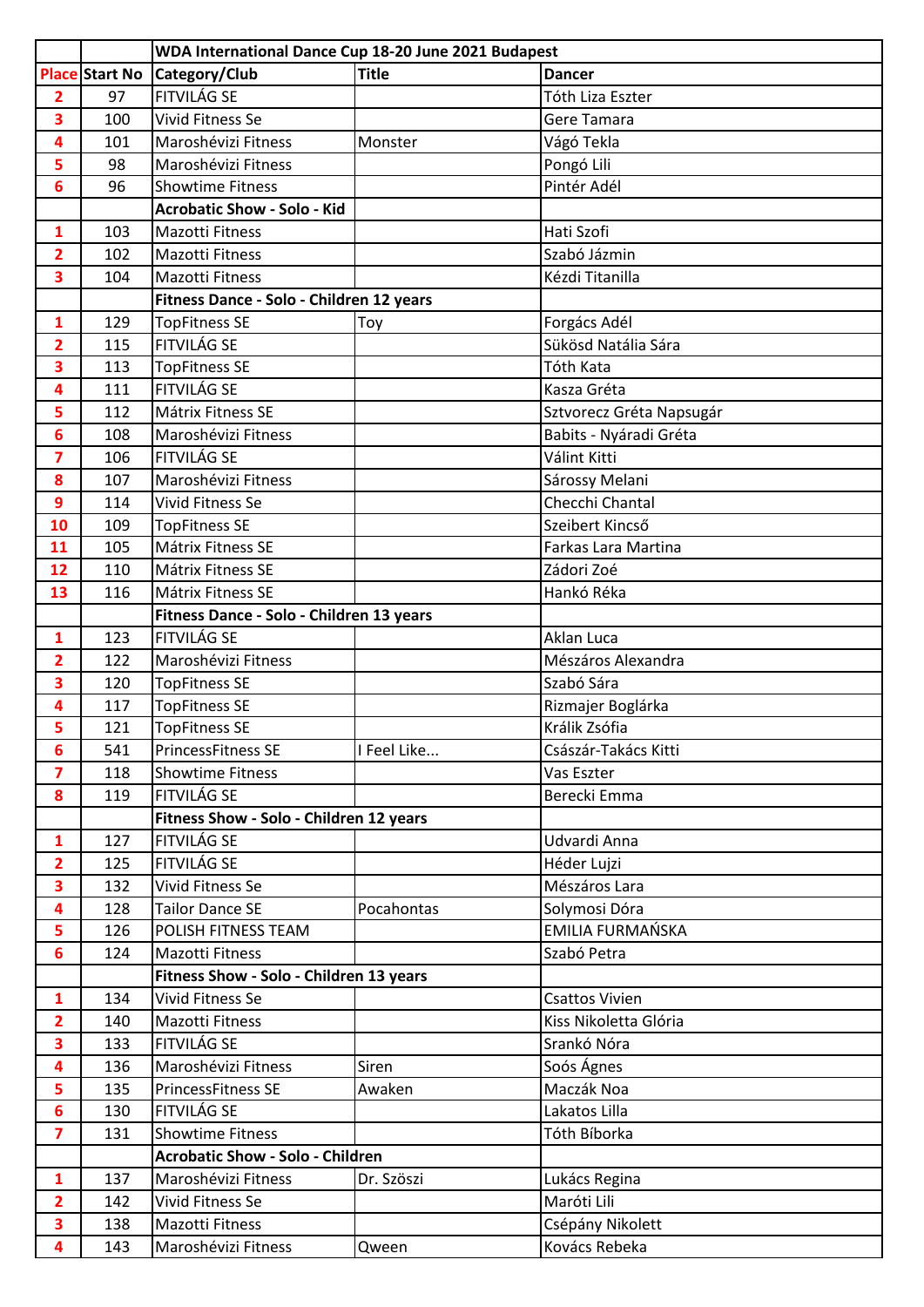|                         |                       | WDA International Dance Cup 18-20 June 2021 Budapest |                         |                                          |
|-------------------------|-----------------------|------------------------------------------------------|-------------------------|------------------------------------------|
|                         | <b>Place Start No</b> | Category/Club                                        | <b>Title</b>            | <b>Dancer</b>                            |
| 5                       | 141                   | Maroshévizi Fitness                                  | Mein Herr               | Dienes Dorottya                          |
|                         |                       | Fitness Dance - Duo-Trio - Mini                      |                         |                                          |
| $\mathbf{1}$            | 145                   | <b>FITVILÁG SE</b>                                   | Hová tűnt Mary Poppins? | Jancsó Zsófia - Varga Rézi               |
| $\overline{2}$          | 144                   | <b>Showtime Fitness</b>                              | Cukorkák                | Gál Noémi - Kálmán Emma - Szűcs Izabella |
|                         |                       | Fitness Dance - Duo-Trio - Kid                       |                         |                                          |
| 1                       | 147                   | <b>FITVILÁG SE</b>                                   | Magic                   | Tóth Liza Eszter - Zöldi Alma Klára      |
| $\overline{2}$          | 146                   | <b>Showtime Fitness</b>                              |                         | Mádai Maja - Rényi Réka                  |
| 3                       | 148                   | Maroshévizi Fitness                                  | Pinokkió                | Hegedűs Szonja - Hegedűs Vivien          |
|                         |                       | Fitness Dance - Duo-Trio - Children                  |                         |                                          |
| $\mathbf{1}$            | 150                   | Maroshévizi Fitness                                  | Börtön Rock             | Lukács Regina - Soós Ágnes               |
| $\overline{2}$          | 151                   | POLISH FITNESS TEAM                                  | <b>HOLLYWOOD STARS</b>  | ALEKSANDRA DYKO - KORNELIA BOROWY        |
|                         |                       | Fitness Dance - Group - Kid                          |                         |                                          |
| $\mathbf{1}$            | 154                   | <b>Showtime Fitness</b>                              | Something               |                                          |
|                         |                       | <b>Fitness Dance - Solo - Junior</b>                 |                         |                                          |
| 1                       | 163                   | <b>Tailor Dance SE</b>                               |                         | <b>Kocsor Kira</b>                       |
| $\overline{2}$          | 159                   | <b>FITVILÁG SE</b>                                   |                         | Zsolnai Boróka                           |
| 3                       | 162                   | <b>FITVILÁG SE</b>                                   |                         | Arányi Júlia                             |
| 4                       | 161                   | <b>Mazotti Fitness</b>                               |                         | Paulovics Alina                          |
| 5                       | 155                   | <b>FITVILÁG SE</b>                                   |                         | Nagy Nóra Virág                          |
| 6                       | 164                   | <b>Showtime Fitness</b>                              |                         | Fodor Napsugár                           |
| $\overline{\mathbf{z}}$ | 156                   | <b>Showtime Fitness</b>                              |                         | Láng Emese                               |
| 8                       | 165                   | <b>Vivid Fitness Se</b>                              |                         | Sándor Krisztina                         |
| 9                       | 157                   | <b>FITVILÁG SE</b>                                   |                         | Vidor Hanna                              |
| 10                      | 160                   | Maroshévizi Fitness                                  |                         | Sólyom Annamária                         |
| 11                      | 158                   | <b>Showtime Fitness</b>                              |                         | Sallai Zsófia                            |
|                         |                       | Fitness Show - Solo - Junior                         |                         |                                          |
| 1                       | 176                   | <b>TopFitness SE</b>                                 | Run the world           | Gecser Enikő Dóra                        |
| $\overline{2}$          | 168                   | <b>Tailor Dance SE</b>                               |                         | Szkalonai Fanni                          |
| 3                       | 173                   | <b>TopFitness SE</b>                                 | La Isla Bonita          | <b>Bretus Lara</b>                       |
| 4                       | 169                   | <b>Showtime Fitness</b>                              |                         | Dockál Míra                              |
| 5                       | 167                   | <b>FITVILÁG SE</b>                                   |                         | Jackson Szófia Valéria                   |
| 6                       | 174                   | <b>Showtime Fitness</b>                              |                         | Szántó Anita                             |
| $\overline{\mathbf{z}}$ | 170                   | Vivid Fitness Se                                     |                         | Gere Brigitta                            |
| 8                       | 171                   | FITVILÁG SE                                          |                         | Kurucz Hanna                             |
| 9                       | 175                   | FITVILÁG SE                                          |                         | Szentiványi Eszter                       |
| 10                      | 166                   | Vivid Fitness Se                                     |                         | Sipos Dorina                             |
| 11                      | 172                   | Vivid Fitness Se                                     |                         | Béres Osztermann Nikoletta               |
|                         |                       | <b>Acrobatic Show - Solo - Junior</b>                |                         |                                          |
| $\mathbf{1}$            | 180                   | <b>Showtime Fitness</b>                              |                         | Tóth Míra                                |
| $\overline{2}$          | 178                   | <b>FITVILÁG SE</b>                                   |                         | Barta Lúcia                              |
| 3                       | 177                   | <b>Showtime Fitness</b>                              |                         | Pál Zsanett                              |
| 4                       | 179                   | POLISH FITNESS TEAM                                  |                         | KAROLINA KOZIEŁ                          |
|                         |                       | <b>Fitness Dance - Solo - Adult</b>                  |                         |                                          |
| $\mathbf{1}$            | 185                   | <b>Showtime Fitness</b>                              |                         | Fridrik Lili                             |
| $\overline{2}$          | 184                   | Vivid Fitness Se                                     |                         | <b>Ahmad Alina</b>                       |
| 3                       | 182                   | FITVILÁG SE                                          |                         | Le Maire Lídia                           |
| 4                       | 186                   | <b>Showtime Fitness</b>                              |                         | Litkei Zsófi                             |
|                         |                       |                                                      |                         |                                          |
| 5                       | 181                   | <b>Showtime Fitness</b>                              |                         | Gasparik Szidónia                        |
|                         |                       | <b>Fitness Show - Solo - Adult</b>                   |                         |                                          |
| 1                       | 189                   | <b>Tailor Dance SE</b>                               |                         | Kocsor Zorka                             |
| $\overline{2}$          | 187                   | FITVILÁG SE                                          |                         | Ürményi Linda                            |
| 3                       | 190                   | <b>Mazotti Fitness</b>                               |                         | Győrffy Fanni                            |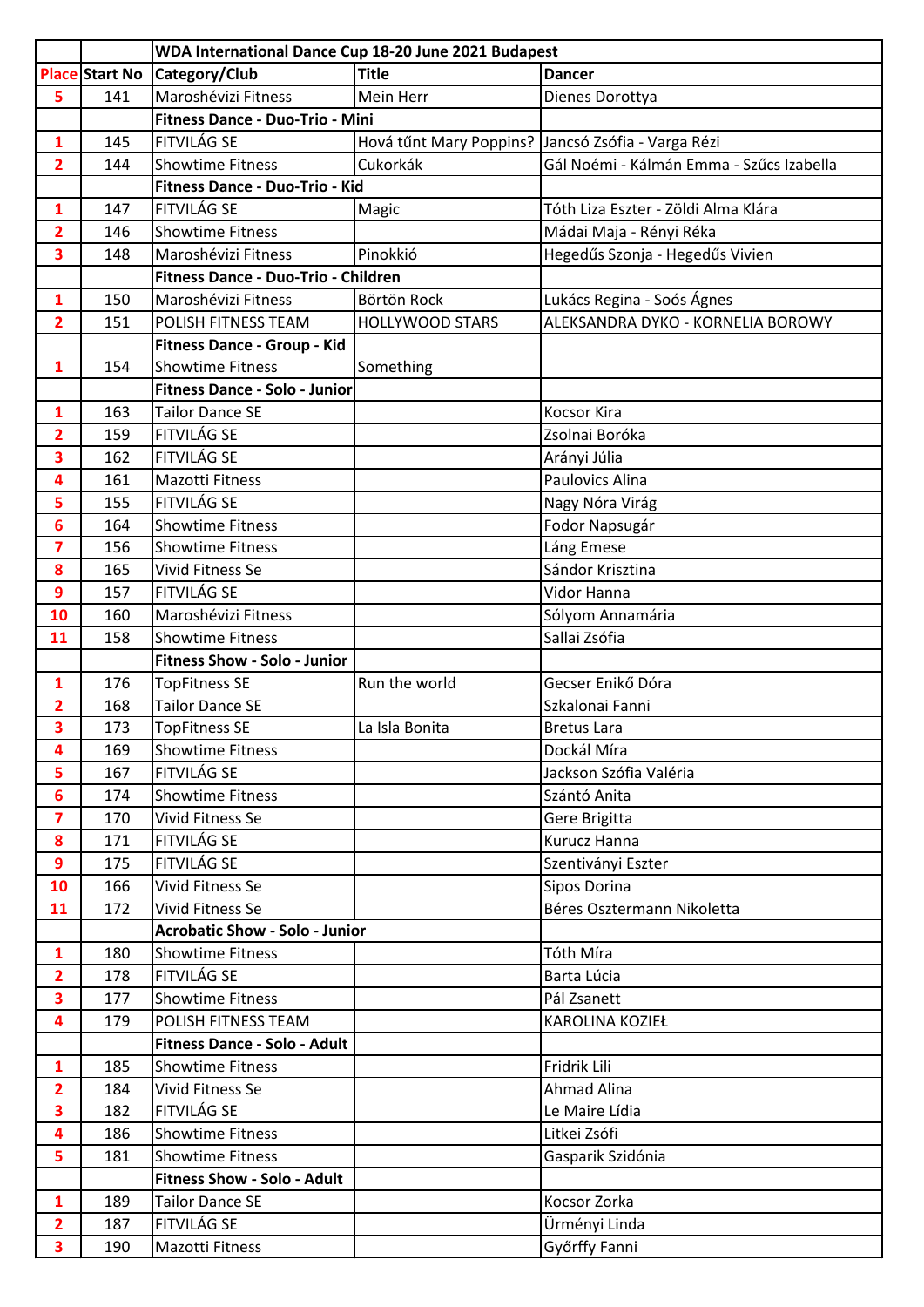|                         |                       | WDA International Dance Cup 18-20 June 2021 Budapest |                       |                                                |
|-------------------------|-----------------------|------------------------------------------------------|-----------------------|------------------------------------------------|
|                         | <b>Place Start No</b> | Category/Club                                        | <b>Title</b>          | <b>Dancer</b>                                  |
| 4                       | 192                   | <b>TopFitness SE</b>                                 | Rainstorm             | Radnai Zsófia                                  |
| 5                       | 191                   | <b>Showtime Fitness</b>                              |                       | <b>Bolla Rebeka</b>                            |
| 6                       | 188                   | <b>Showtime Fitness</b>                              |                       | Fabini Kinga                                   |
|                         |                       | <b>Acrobatic Show - Solo - Adult</b>                 |                       |                                                |
| $\mathbf{1}$            | 194                   | Maroshévizi Fitness                                  |                       | Stefán Bernadett                               |
| $\overline{2}$          | 193                   | <b>Mazotti Fitness</b>                               |                       | Keszei Korina                                  |
|                         |                       | <b>Fitness Dance - Formation - Junior</b>            |                       |                                                |
| 1                       | 195                   | <b>FITVILÁG SE</b>                                   | Feeling               |                                                |
|                         |                       | Fitness Dance - Duo-Trio - Teen                      |                       |                                                |
| $\mathbf{1}$            | 201                   | Maroshévizi Fitness                                  | Jazz                  | Blatnyák Anna - Szilczer Liliána               |
| $\overline{\mathbf{2}}$ | 198                   | Maroshévizi Fitness                                  |                       | Lukács Kitti - Molnár Tamara                   |
| 3                       | 203                   | FITVILÁG SE                                          | Triple A              | Héder Lujzi - Lakatos Lilla - Zöldi Alíz Rózsa |
| 4                       | 202                   | <b>Showtime Fitness</b>                              |                       | Benedek Dalma - Pleszkáts Dóra                 |
| 5                       | 204                   | Maroshévizi Fitness                                  | Thriler               | Dienes Dorottya - Pongó Szonja                 |
| 6                       | 197                   | <b>Showtime Fitness</b>                              |                       | Nagy Emília - Rényi Petra                      |
| $\overline{\mathbf{z}}$ | 199                   | Vivid Fitness Se                                     |                       | Ahmad Medina - Maróti Lili                     |
| 8                       | 205                   | POLISH FITNESS TEAM                                  | PROPERTY OF JOKER     | HANNA KUBRYŃSKA - MAJA ANTOS-CIUPIN            |
|                         |                       |                                                      |                       | AMELIA INGRAM - AMELIA POWROŹNIK - MAJA        |
| 9                       | 196                   | POLISH FITNESS TEAM                                  | DIA DE LOS MUERTOS    | <b>ANTOS-CIUPIN</b>                            |
| 10                      | 200                   | POLISH FITNESS TEAM                                  | <b>BLUE STARS</b>     | MILENA BUJAK - ZUZANNA MALISZEWSKA             |
|                         |                       | Fitness Dance - Duo-Trio - Junior                    |                       |                                                |
| 1                       | 207                   | <b>TopFitness SE</b>                                 | Dream girls           | Gecser Enikő Dóra - Janicsák Fanni             |
| 1                       | 213                   | <b>Showtime Fitness</b>                              |                       | Diós Luca - Tóth Míra                          |
| 3                       | 210                   | <b>FITVILÁG SE</b>                                   | Rebirth               | Barta Lúcia - Györfi-Tóth Emese                |
| 4                       | 208                   | <b>Showtime Fitness</b>                              |                       | Dockál Míra - Pál Zsanett - Szántó Anita       |
| 5                       | 212                   | <b>TopFitness SE</b>                                 | <b>Brazil</b>         | Bretus Lara - Fehérvári Fanni - Venicz Hanna   |
| 6                       | 209                   | Vivid Fitness Se                                     |                       | Csattos Vivien - Gere Brigitta                 |
| $\overline{\mathbf{z}}$ | 214                   | FITVILÁG SE                                          | Paralta               | Nagy Nóra Virág - Zsolnai Boróka               |
| 8                       | 206                   | Vivid Fitness Se                                     |                       | Béres Osztermann Nikoletta - Sipos Dorina      |
| 9                       | 211                   | Vivid Fitness Se                                     |                       | Kopanyecz Anna - Sándor Krisztina              |
|                         |                       | Fitness Dance - Duo-Trio - Adult                     |                       |                                                |
| $\mathbf{1}$            | 217                   | <b>Tailor Dance SE</b>                               |                       | Kocsor Kira - Kocsor Zorka                     |
| $\overline{\mathbf{2}}$ | 216                   | <b>FITVILÁG SE</b>                                   | Ninja                 | Szentiványi Eszter - Ürményi Linda             |
| 3                       | 220                   | <b>TopFitness SE</b>                                 | Booty                 | Nagy Hédi - Radnai Zsófia - Salga Léna         |
| 4                       | 218                   | Vivid Fitness Se                                     |                       | Ahmad Alina - Csattos Vivien                   |
| 5                       | 215                   | <b>Showtime Fitness</b>                              |                       | Fridrik Lili - Litkei Zsófi                    |
| 6                       | 219                   | <b>Showtime Fitness</b>                              |                       | Fabini Kinga - Gasparik Szidónia               |
|                         |                       | <b>Fitness Dance - Group - Junior</b>                |                       |                                                |
| $\mathbf{1}$            | 223                   | <b>FITVILÁG SE</b>                                   | Cunami                |                                                |
| $\overline{2}$          | 224                   | <b>Showtime Fitness</b>                              | Thriller              |                                                |
| 3                       | 222                   | <b>Showtime Fitness</b>                              | Cheerleaders          |                                                |
|                         |                       | <b>Fitness Dance - Group - Adult</b>                 |                       |                                                |
| $\mathbf{1}$            | 226                   | <b>TopFitness SE</b>                                 | Welcome to the Circus |                                                |
| $\overline{2}$          | 225                   | FITVILÁG SE                                          | Prelude               |                                                |
|                         |                       | <b>Fitness Dance - Formation - Adult</b>             |                       |                                                |
| 1                       | 228                   | <b>Showtime Fitness</b>                              | Fekete Párduc         |                                                |
| $\overline{2}$          | 229                   | FITVILÁG SE                                          | Utopia                |                                                |
| 3                       | 227                   | <b>Showtime Fitness</b>                              | JLo Mix               |                                                |
|                         |                       | Elődöntő: Dance Show - Solo - Children               |                       |                                                |
| D                       | 236                   | Maroshévizi Fitness                                  | Fever                 | Blatnyák Anna                                  |
| D                       | 237                   | <b>ESMTK</b>                                         | Footlose              | Gerbár Dóra                                    |
| D                       | 242                   | <b>ESMTK</b>                                         | Red Queen             | Kliment Anna Sára                              |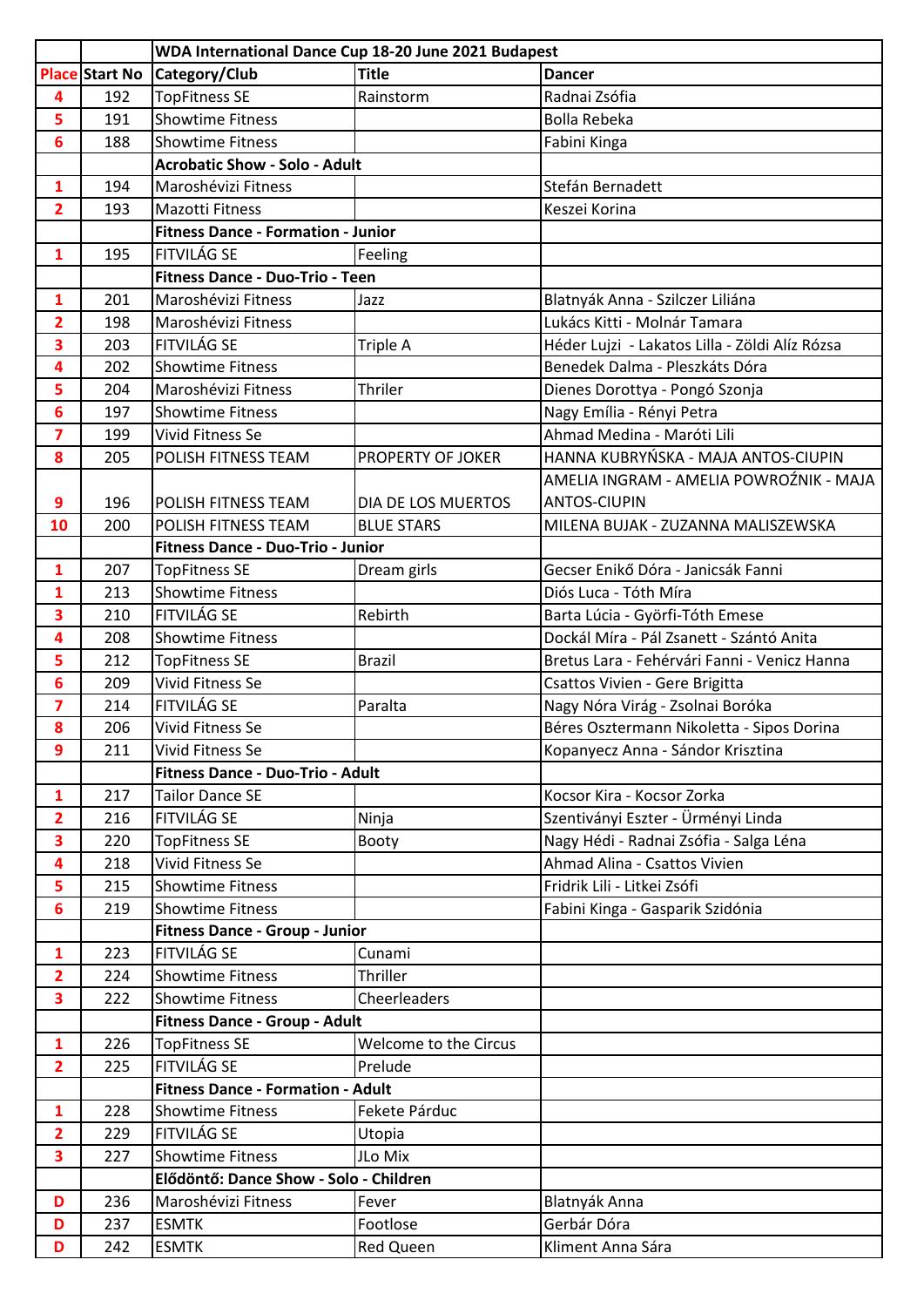|                         |                       | WDA International Dance Cup 18-20 June 2021 Budapest |                          |                     |  |
|-------------------------|-----------------------|------------------------------------------------------|--------------------------|---------------------|--|
|                         | <b>Place Start No</b> | Category/Club                                        | <b>Title</b>             | <b>Dancer</b>       |  |
| D                       | 231                   | Csep' Jazz Dance                                     | Egyedül                  | Dimény Anna         |  |
| D                       | 243                   | <b>Marina TSE</b>                                    | Rise up                  | Konrád Rozália      |  |
| D                       | 234                   | Violin AMI                                           | Évszakok                 | Dózsa Boglárka      |  |
| D                       | 244                   | <b>ESMTK</b>                                         | Step in time             | Csuport Réka        |  |
| 8                       | 239                   | PL Team                                              | In The End               | Kakuk Gyöngyvér     |  |
| 9                       | 241                   | Violin AMI                                           | Nélküled                 | Kiss Angéla         |  |
| 10                      | 235                   | <b>Tailor Dance SE</b>                               | Feel it still            | Oláh Dorka          |  |
| 11                      | 230                   | <b>Tailor Dance SE</b>                               | <b>Arabian Nights</b>    | Kopunovics Lilla    |  |
| 11                      | 233                   | <b>IlcsiDance TSE</b>                                | Szökött Angyal           | Major Dóra          |  |
| 12                      | 232                   | <b>Tailor Dance SE</b>                               | Emergency                | Orgovány Petra      |  |
| 13                      | 240                   | Danza Del Amor SE                                    | Minden ragyog            | Fömötör Laura       |  |
| 14                      | 245                   | POLISH FITNESS TEAM                                  | <b>RIBBON DANCE</b>      | EMILIA FURMAŃSKA    |  |
|                         |                       | Döntő: Dance Show - Solo - Children                  |                          |                     |  |
| $\mathbf{1}$            | 236                   | Maroshévizi Fitness                                  | Fever                    | Blatnyák Anna       |  |
| 2                       | 242                   | <b>ESMTK</b>                                         | <b>Red Queen</b>         | Kliment Anna Sára   |  |
| 3                       | 231                   | Csep' Jazz Dance                                     | Egyedül                  | Dimény Anna         |  |
| 4                       | 244                   | <b>ESMTK</b>                                         | Step in time             | Csuport Réka        |  |
| 5                       | 243                   | Marina TSE                                           | Rise up                  | Konrád Rozália      |  |
| 6                       | 237                   | <b>ESMTK</b>                                         | Footlose                 | Gerbár Dóra         |  |
| 7                       | 234                   | Violin AMI                                           | Évszakok                 | Dózsa Boglárka      |  |
|                         |                       | Fantasy - Solo - Mini                                |                          |                     |  |
| 1                       | 249                   | Piruett Tánc Stúdió                                  | Parabola antenna         | Képíró Hanga        |  |
| 2                       | 246                   | Piruett Tánc Stúdió                                  | Bambi                    | Bartuska Bella      |  |
| 3                       | 248                   | Piruett Tánc Stúdió                                  | Oroszlánkirály           | Csizmadia Dorina    |  |
| 4                       | 247                   | <b>PrincessFitness SE</b>                            | TV Teddy (TV Maci)       | Halbritter Zoé      |  |
|                         |                       | Dance Show - Solo - Mini                             |                          |                     |  |
| 1                       | 252                   | <b>Tailor Dance SE</b>                               | Kung fu Panda            | Takács Lili Linda   |  |
| 2                       | 251                   | <b>Tailor Dance SE</b>                               | <b>Happy Feet</b>        | Badi Szófia         |  |
| $\overline{2}$          | 253                   | <b>PrincessFitness SE</b>                            | Pocahontas               | Gyene Jázmin        |  |
| 4                       | 254                   | <b>Tailor Dance SE</b>                               | Wizard of Oz             | Sávai Vivien        |  |
| 5                       | 250                   | <b>Tailor Dance SE</b>                               | Frozen                   | Mucsi Dóra          |  |
|                         |                       | Fantasy - Solo - Kid                                 |                          |                     |  |
| $\mathbf{1}$            | 257                   | Piruett Tánc Stúdió                                  | Pénzérme                 | Szabó Noémi         |  |
| 2                       | 255                   | Vitalitás SE                                         | The Pirat                | Borbás Liliána      |  |
| 3                       | 256                   | Violin AMI                                           | Ha éjfélt üt az óra      | Simon Emilia Hanna  |  |
| 4                       | 258                   | Angel Dance TSE                                      | Roar                     | Varga Virág         |  |
|                         |                       | Dance Show - Solo - Kid                              |                          |                     |  |
| $\mathbf{1}$            | 266                   | <b>ESMTK</b>                                         | Princess Jasmine         | Musbeh Karina       |  |
| $\overline{\mathbf{2}}$ | 263                   | <b>Tailor Dance SE</b>                               | Cupido                   | Kis Katinka         |  |
| 3                       | 268                   | Vitalitás SE                                         | Clown                    | Borbás Liliána      |  |
| 4                       | 265                   | <b>Tailor Dance SE</b>                               | Pirates of the Caribbean | Horváth Kincső      |  |
| 5                       | 261                   | <b>Tailor Dance SE</b>                               | Beauty and the Beast     | <b>Barna Eszter</b> |  |
| 6                       | 262                   | Violin AMI                                           | Kalinka                  | Tóth-Varga Bettina  |  |
| 7                       | 264                   | Vitalitás SE                                         | Little Red               | Nagyová Vanesa      |  |
| 8                       | 267                   | <b>Tailor Dance SE</b>                               | Queen Bee                | Móricz Réka         |  |
| 9                       | 269                   | <b>Tailor Dance SE</b>                               | <b>School Of Rock</b>    | Nagy Sarolta        |  |
| 10                      | 259                   | <b>Tailor Dance SE</b>                               | Anastasia                | Mucsi Nóra          |  |
| 11                      | 260                   | Rave Dance se                                        | Gladiator                | Barnkopf Noémi      |  |
|                         |                       | Fantasy - Solo - Children                            |                          |                     |  |
| $\mathbf{1}$            | 270                   | Piruett Tánc Stúdió                                  | Csúzli                   | Nagy Fruzsina       |  |
| $\overline{\mathbf{2}}$ | 272                   | Szigetszentmiklósi SC                                | Hógömb                   | Fekete Tímea        |  |
| 3                       | 274                   | Danza Del Amor SE                                    | Temptation               | Simon Csenge        |  |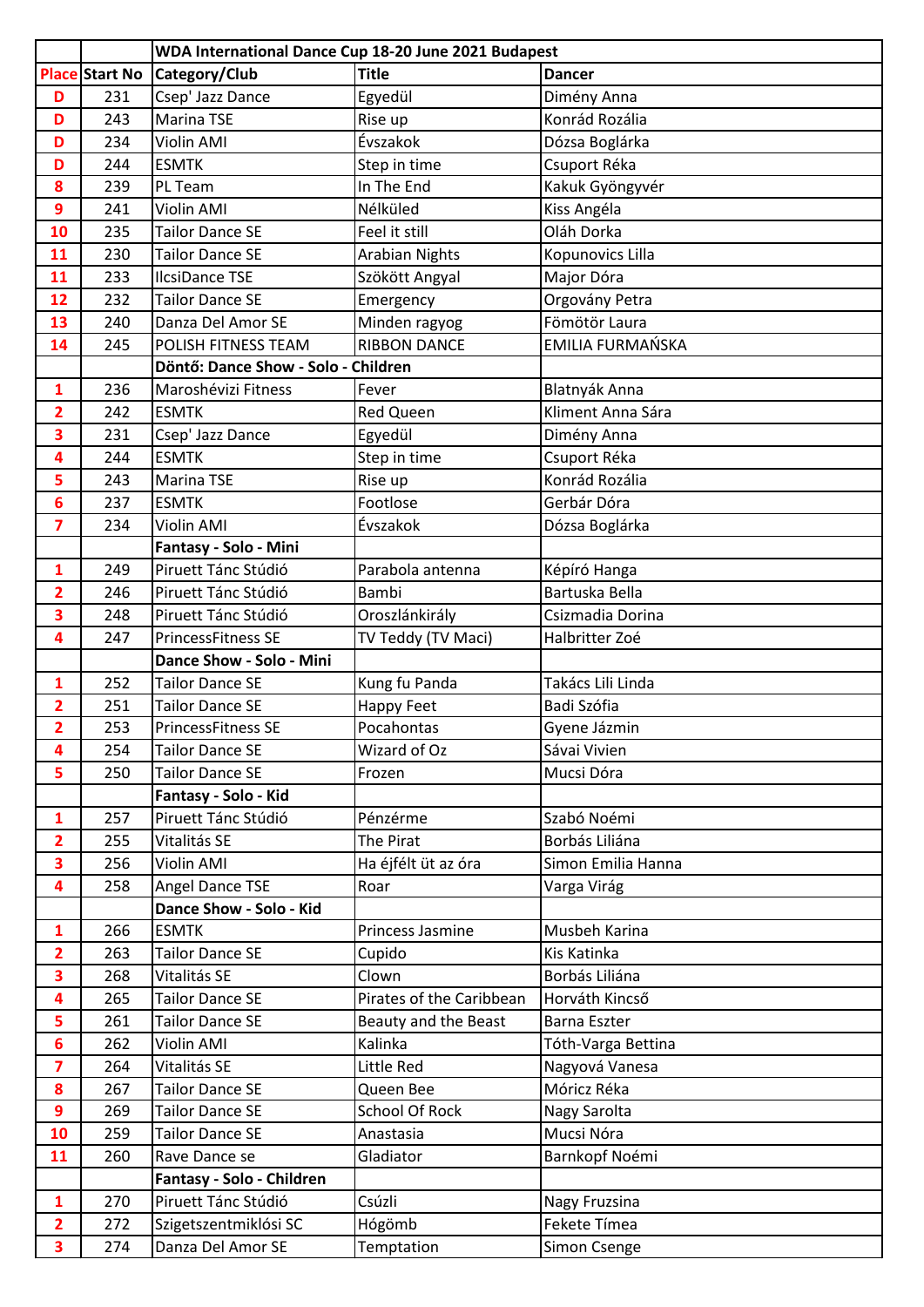|                         |                       | WDA International Dance Cup 18-20 June 2021 Budapest |                            |                                                          |
|-------------------------|-----------------------|------------------------------------------------------|----------------------------|----------------------------------------------------------|
|                         | <b>Place Start No</b> | Category/Club                                        | <b>Title</b>               | <b>Dancer</b>                                            |
| 4                       | 273                   | Violin AMI                                           | Modern hamupipőke          | Somogyi Angelika Kármen                                  |
| 5                       | 271                   | Rave Dance se                                        | Demona                     | Törincsi Hanga                                           |
|                         |                       | <b>Fantasy - Formation - Junior</b>                  |                            |                                                          |
| 1                       | 275                   | Piruett Tánc Stúdió                                  | 12 horoszkóp               |                                                          |
| $\overline{2}$          | 276                   | Angel Dance TSE                                      | Alice in Wonderland        |                                                          |
|                         |                       | Dance Show+Fantasy - Formation - Kid                 |                            |                                                          |
| 1                       | 277                   | Piruett Tánc Stúdió                                  | Búzakalász                 |                                                          |
| $\overline{2}$          | 278                   | <b>ESMTK</b>                                         | Aladdin                    |                                                          |
| 3                       | 279                   | Piruett Tánc Stúdió                                  | Nyalókák                   |                                                          |
|                         |                       | Dance Show - Duo-Trio - Kid                          |                            |                                                          |
|                         |                       |                                                      |                            |                                                          |
| 1                       | 280                   | Violin AMI                                           | Barátság                   | Jelencsik Lili - Kerti Emilia Hella - Tápai Panna        |
| 2                       | 282                   | <b>Tailor Dance SE</b>                               | Múzsák                     | Barna Eszter - Mucsi Nóra                                |
| 3                       | 281                   | <b>Tailor Dance SE</b>                               | Descendants                | Kis Katinka - Nagy Sarolta                               |
|                         |                       | Fantasy - Duo-Trio - Children                        |                            |                                                          |
| 1                       | 285                   | Szigetszentmiklósi SC                                | Itt a piros! Hol a piros?  | Fekete Tímea - Gál Bernadett                             |
| $\overline{2}$          | 284                   | Danza Del Amor SE                                    | Cowgirls                   | Galgóczy Nóra - Tombor-Nagy Kíra                         |
|                         |                       |                                                      |                            | Keresztes Gréta - Kucsora Larissza - Oltványi            |
| 3                       | 283                   | <b>Tailor Dance SE</b>                               | <b>Beach Party</b>         | Dóra                                                     |
|                         |                       | Dance Show - Duo-Trio - Children                     |                            |                                                          |
|                         |                       |                                                      |                            | Borbás Liliána - Nagyová Vanesa - Sárdi                  |
| 1                       | 288                   | Vitalitás SE                                         | <b>Veils and Girls</b>     | Boglárka                                                 |
|                         |                       |                                                      |                            | Simon Emilia Hanna - Tóth Lolita - Tóth-Varga            |
| $\overline{2}$          | 542                   | Violin AMI                                           | Bűbájos boszorkák          | <b>Bettina</b>                                           |
| 3                       | 287                   | <b>Tailor Dance SE</b>                               | Jailhouse rock             | Orgovány Petra - Solymosi Dóra                           |
| 4                       | 286                   | Vitalitás SE                                         |                            | Mickey Mouses and the Cl Borbás Liliána - Sárdi Boglárka |
|                         |                       | Dance Show+Fantasy - Group - Mini                    |                            |                                                          |
| 1                       | 290                   | <b>ESMTK</b>                                         | Lolly pop                  |                                                          |
| $\overline{2}$          | 289                   | Piruett Tánc Stúdió                                  | Hétfejű sárkány            |                                                          |
| 3                       | 291                   | <b>Tailor Dance SE</b>                               | Lovely Girls               |                                                          |
|                         |                       | Fantasy - Group - Kid                                |                            |                                                          |
| $\mathbf{1}$            | 292                   | Piruett Tánc Stúdió                                  | Diszkógömb                 |                                                          |
| $\overline{\mathbf{2}}$ | 293                   | Piruett Tánc Stúdió                                  | Homokszemek                |                                                          |
| 3                       | 294                   | <b>Angel Dance TSE</b>                               | Spiders                    |                                                          |
|                         |                       | Dance Show - Group - Kid                             |                            |                                                          |
| $\mathbf{1}$            | 299                   | Csep' Jazz Dance                                     | Time                       |                                                          |
| $\overline{\mathbf{2}}$ | 300                   | <b>IlcsiDance TSE</b>                                | Kikelet                    |                                                          |
| 3                       | 298                   | Violin AMI                                           | Megalkuvó macskák          |                                                          |
| 4                       | 297                   | <b>Tailor Dance SE</b>                               | Just be happy              |                                                          |
| 5                       | 295                   | <b>IlcsiDance TSE</b>                                | Bachatango                 |                                                          |
| 6                       | 296                   | Ditor SE                                             | <b>Harry Potter</b>        |                                                          |
|                         |                       | Fantassy+Dance Show - Formation - Kid                |                            |                                                          |
| $\mathbf{1}$            | 543                   | Violin AMI                                           | Azok a régi szép idők      |                                                          |
| $\overline{2}$          | 301                   | Piruett Tánc Stúdió                                  | ABC betűi                  |                                                          |
|                         |                       | Fantasy - Solo - Teen                                |                            |                                                          |
| 1                       | 304                   | <b>Showtime Fitness</b>                              | Seherezade                 | Boros Barbara                                            |
| $\overline{2}$          | 305                   | Piruett Tánc Stúdió                                  | Visszhang                  | Nagy Blanka                                              |
| 3                       | 302                   | Attitude Táncegyüttes                                | <b>Between Two Parents</b> | Dankó Orsolya                                            |
| 4                       | 303                   | Danza Del Amor SE                                    | Nőjön minden haj           | Horváth Letícia                                          |
|                         |                       | Dance Show - Solo - Teen                             |                            |                                                          |
| 1                       | 308                   | Vitalitás SE                                         | This is a man's world      | Tóthová Lea                                              |
| $\overline{2}$          | 306                   | Maroshévizi Fitness                                  | Lovery                     | Várkonyi Zita                                            |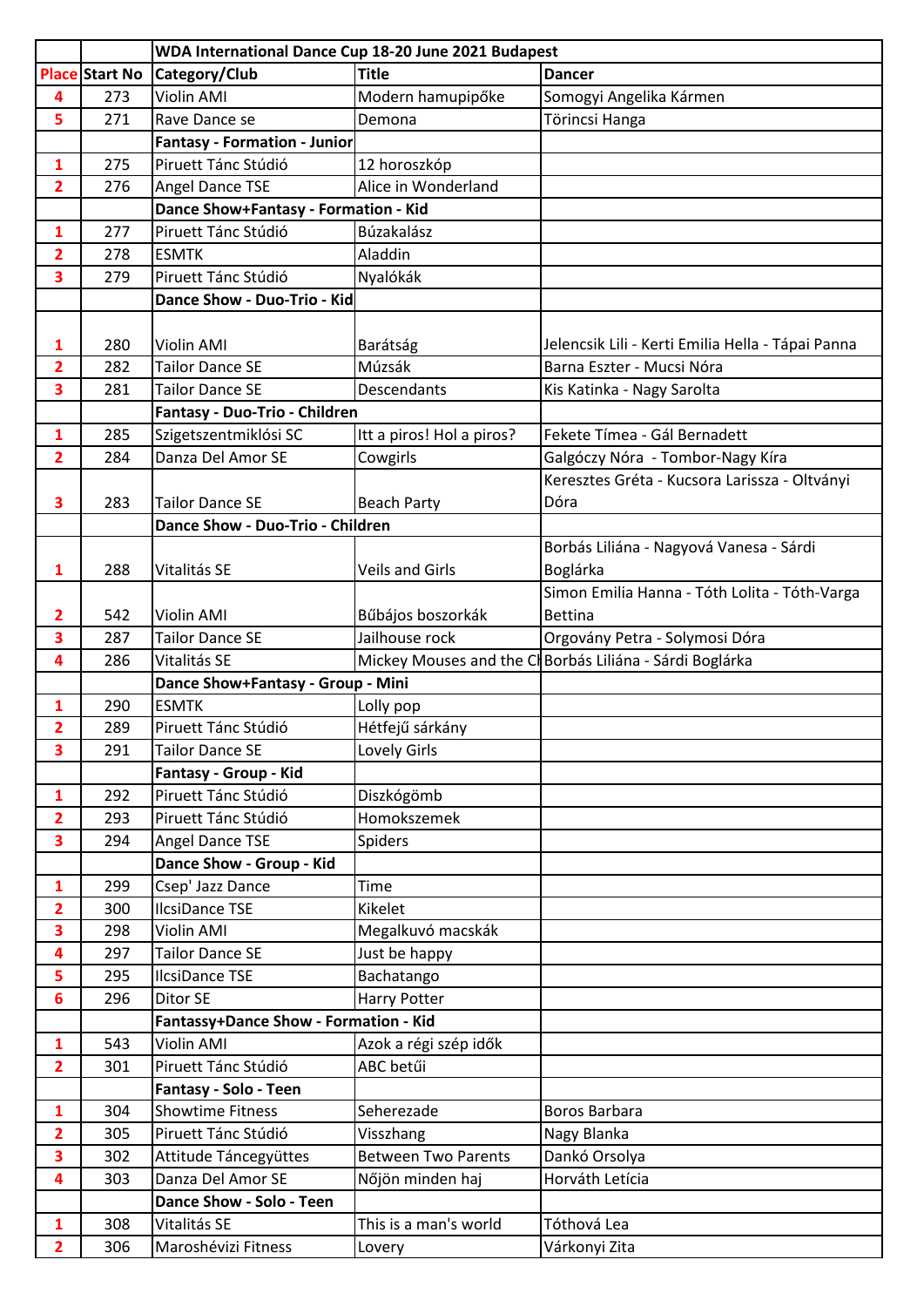|                         |                       | WDA International Dance Cup 18-20 June 2021 Budapest |                          |                                   |
|-------------------------|-----------------------|------------------------------------------------------|--------------------------|-----------------------------------|
|                         | <b>Place Start No</b> | Category/Club                                        | <b>Title</b>             | <b>Dancer</b>                     |
| 3                       | 307                   | Villámtánc KSE                                       | New York                 | Villám Márton                     |
|                         |                       | Dance Show - Solo - Adult                            |                          |                                   |
| 1                       | 310                   | Csep' Jazz Dance                                     | Raindance                | Bácsik Lili                       |
| $\overline{2}$          | 309                   | Rave Dance se                                        | Ki vagyok én?            | Beregszászi Dorka                 |
|                         |                       | Fantasy - Solo - Junior                              |                          |                                   |
| $\mathbf{1}$            | 312                   | <b>Showtime Fitness</b>                              | Elmezavar                | Diós Luca                         |
| $\overline{2}$          | 313                   | Piruett Tánc Stúdió                                  | Tengeri szennyezés       | Szabó Luca                        |
| 3                       | 311                   | Attitude Táncegyüttes                                | <b>Domestic Violence</b> | Kéri Szonja                       |
|                         |                       | Dance Show - Solo - Junior                           |                          |                                   |
| 1                       | 318                   | Vitalitás SE                                         | Vogue                    | Gazdiková Lucia                   |
| $\overline{\mathbf{2}}$ | 315                   | <b>ESMTK</b>                                         | Crazy (Ratched)          | Eberhardt Júlia                   |
| 3                       | 316                   | Marina TSE                                           | Flux                     | Láng Viktória                     |
| 4                       | 317                   | Vitalitás SE                                         | Ichi, Ni, San, Shi       | Pásztor Alíz                      |
| 5                       | 314                   | Csep' Jazz Dance                                     |                          | Schrammel Dóra                    |
|                         |                       | Fantasy - Solo - Adult                               |                          |                                   |
| $\mathbf{1}$            | 319                   | <b>Showtime Fitness</b>                              | Elegem van!              | Zahorecz Réka                     |
| $\overline{2}$          | 322                   | Csep' Jazz Dance                                     | Szérum                   | <b>Bácsik Lili</b>                |
| 3                       | 321                   | Szigetszentmiklósi SC                                | Szerelemlakat            | Székely Kata                      |
| 4                       | 320                   | Piruett Tánc Stúdió                                  | Sikerhez vezető út       | Háló Csenge                       |
|                         |                       | Dance Show+Fantasy - Duo-Trio - Teen                 |                          |                                   |
| $\mathbf{1}$            | 324                   | <b>ESMTK</b>                                         | Under the sea            | Kovács Emma - Perényi Lilla       |
| $\overline{2}$          | 323                   | Piruett Tánc Stúdió                                  | Kötőtűk                  | Balogh Luca - Nagy Blanka         |
|                         |                       | Fantasy - Duo-Trio - Junior                          |                          |                                   |
| $\mathbf{1}$            | 327                   | Piruett Tánc Stúdió                                  | Woodoo baba              | Nédics Réka - Repkó Dóra          |
| $\overline{\mathbf{2}}$ | 325                   | Attitude Táncegyüttes                                | <b>Bakancslista</b>      | Dankó Orsolya - Kéri Szonja       |
| 3                       | 326                   | Danza Del Amor SE                                    | Test és lélek            | Deák Léna - Horváth Dóra          |
|                         |                       | Fantasy - Duo-Trio - Adult                           |                          |                                   |
| 1                       | 328                   | <b>Showtime Fitness</b>                              | Indián harc              | Bolla Rebeka - Diós Luca          |
| $\overline{2}$          | 544                   | Violin AMI                                           | Vámpírok bálja           | Kéri Viktor Zsolt - Tóth Izabella |
|                         |                       | <b>Fantasy - Group - Junior</b>                      |                          |                                   |
| $\mathbf{1}$            | 330                   | Szigetszentmiklósi SC                                | <b>DNS</b>               |                                   |
| $\overline{2}$          | 329                   | Piruett Tánc Stúdió                                  | Bicskakészlet            |                                   |
|                         |                       | <b>Dance Show - Group - Junior</b>                   |                          |                                   |
| 1                       | 332                   | Danza Del Amor SE                                    | Popstars                 |                                   |
| $\mathbf{2}$            | 331                   | <b>IlcsiDance TSE</b>                                | <b>Broken Army</b>       |                                   |
|                         |                       | Fantasy - Group - Adult                              |                          |                                   |
| $\mathbf{1}$            | 334                   | <b>Showtime Fitness</b>                              | <b>Burlesque</b>         |                                   |
| $\overline{2}$          | 333                   | Piruett Tánc Stúdió                                  | Bakancslista             |                                   |
|                         |                       | Dance Show - Group - Adult                           |                          |                                   |
| 1                       | 335                   | Vitalitás SE                                         | Gyspy feeling            |                                   |
| $\overline{2}$          | 340                   | Vitalitás SE                                         | Protest against          |                                   |
| 3                       | 336                   | Marina TSE                                           | Ain't no sunshine        |                                   |
| 4                       | 338                   | Csep' Jazz Dance                                     | Metamorfozis             |                                   |
| 5                       | 339                   | <b>Step Dance Sportklub</b>                          | Survivor                 |                                   |
| 6                       | 337                   | PL Team                                              | <b>CASTLE</b>            |                                   |
|                         |                       | Dance Show+Fantasy - Formation - Adult               |                          |                                   |
| $\mathbf{1}$            | 342                   | Csep' Jazz Dance                                     | Vezet a ritmus           |                                   |
| $\overline{2}$          | 343                   | Piruett Tánc Stúdió                                  | Áramszünet               |                                   |
| 3                       | 341                   | <b>ESMTK</b>                                         | Gossip (Pletyka)         |                                   |
|                         |                       | Contemporary-Modern - Solo - Kid                     |                          |                                   |
| 1                       | 349                   | Dance Jam Kőszeg                                     | Utolsó pillanat          | Gergye Liliána                    |
| $\overline{2}$          | 348                   | Piruett Tánc Stúdió                                  | Imaginárium              | Szabó Noémi                       |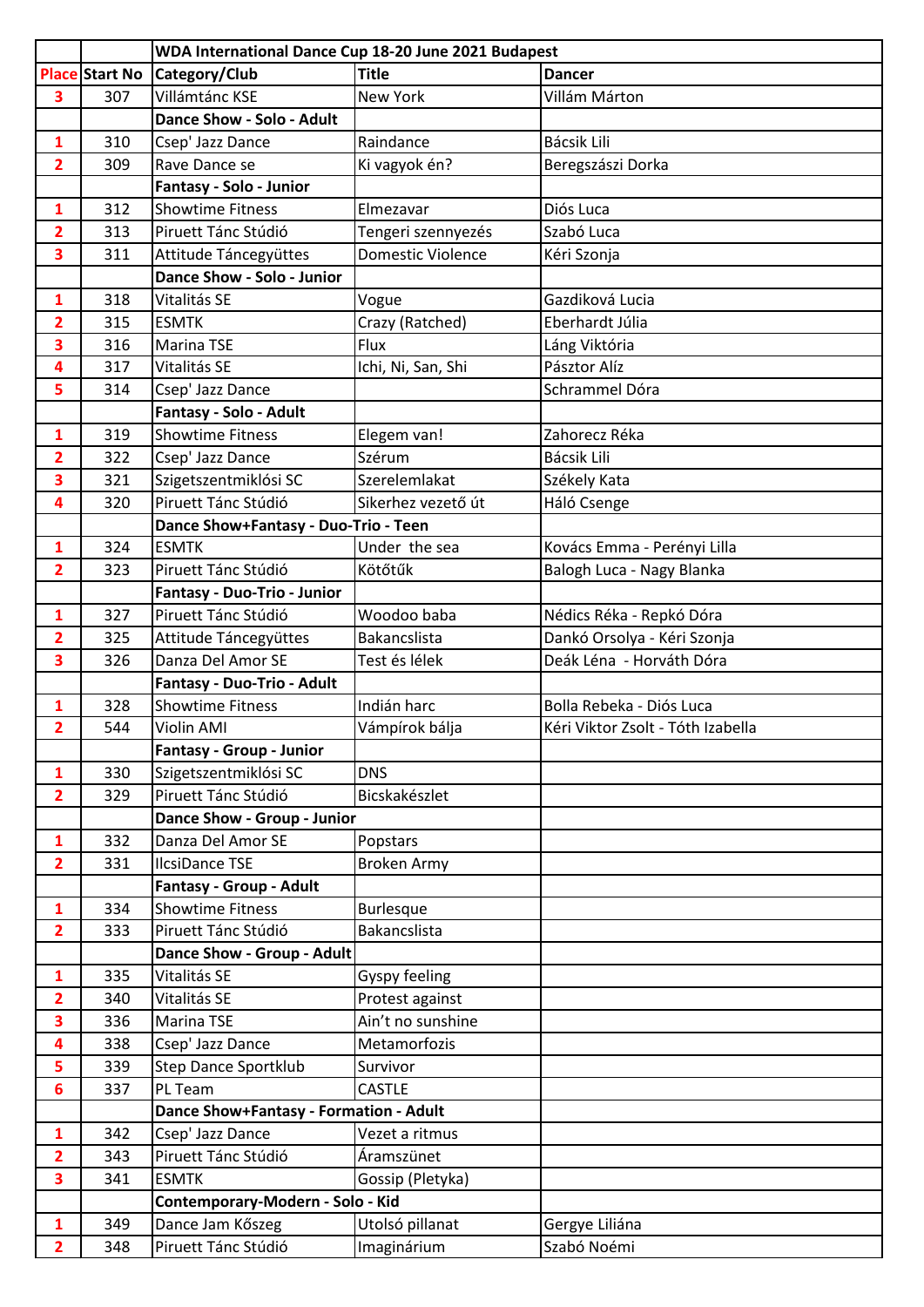|                |                       | WDA International Dance Cup 18-20 June 2021 Budapest |                                        |                                    |
|----------------|-----------------------|------------------------------------------------------|----------------------------------------|------------------------------------|
|                | <b>Place Start No</b> | Category/Club                                        | <b>Title</b>                           | <b>Dancer</b>                      |
| 3              | 347                   | Vitalitás SE                                         | <b>Beyond The Dreams</b>               | Borbás Liliána                     |
| 4              | 545                   | Vitalitás SE                                         | A szabadság madara                     | Borda Zoé                          |
| 5              | 345                   | Vitalitás SE                                         | Amelie                                 | Nagyová Vanesa                     |
| 6              | 350                   | Hajnaltánc csoport                                   | Waking up                              | Tábori Nóra                        |
| 7              | 344                   | Hajnaltánc csoport                                   | Almond eyes                            | Szilágyvári Kata                   |
|                |                       | Contemporary-Modern - Solo - Children                |                                        |                                    |
| 1              | 355                   | Dance Jam Kőszeg                                     | Harmóniában önmagamm Németh Mira       |                                    |
| 2              | 359                   | Dance Jam Kőszeg                                     | Vívódás                                | Nagy Réka                          |
| 3              | 357                   | Szigetszentmiklósi SC                                | My Heart                               | Gál Bernadett                      |
| 4              | 354                   | Violin AMI                                           | Esőre várva                            | Tóth Lolita                        |
| 5              | 351                   | Vitalitás SE                                         | How does a moment last fSárdi Boglárka |                                    |
| 6              | 358                   | Hajnaltánc csoport                                   | Unsteady                               | Fazekas Lilla                      |
| 7              | 353                   | Hajnaltánc csoport                                   | Copycat                                | Menczel-Silkó Sára                 |
| 8              | 356                   | Hajnaltánc csoport                                   | Heather                                | Gershoj Olivia                     |
|                |                       | Contemporary-Modern - Duo-Trio - Children            |                                        |                                    |
| 1              | 364                   | <b>Step Dance Sportklub</b>                          | Soulmates                              | Lukács Ágnes - Salamon Kata        |
| $\overline{2}$ | 365                   | Dance Jam Kőszeg                                     | Szárnyalás                             | Gergye Liliána - Németh Mira       |
| 3              | 363                   | Vitalitás SE                                         | Riverside                              | Borbás Liliána - Sárdi Boglárka    |
| 4              | 362                   | Modern Tánc-Játék Stúdió                             | Lélektükör                             | Kiss Karina - Uszkai Flóra         |
| 5              | 361                   | Violin AMI                                           | Láthatatlan kötelék                    | Kun-Gerendás Rebeka - Theisz Zoé   |
| 6              | 360                   | Modern Tánc-Játék Stúdió                             | Dalocska                               | Krakkó Zoé - Lapis Dóra            |
| 7              | 366                   | Hajnaltánc csoport                                   | The end                                | Fazekas Lilla - Menczel-Silkó Sára |
|                |                       | Contemporary-Modern - Solo - Teen                    |                                        |                                    |
| 1              | 373                   | Vitalitás SE                                         | Like a river                           | Tóthová Lea                        |
| 2              | 367                   | Csillag Táncstúdió                                   | A múltra gondolva                      | Máté Hanna                         |
| 3              | 372                   | Szigetszentmiklósi SC                                | Million dream                          | Tóth Viktória Lilla                |
| 4              | 375                   | Szigetszentmiklósi SC                                | You stole my heart                     | Kis Ramóna                         |
| 5              | 374                   | Budaörsi Vivace Egyesület                            | Madness                                | Juhász Dorka                       |
| 6              | 369                   | Villámtánc KSE                                       | Ébredés                                | Villám Márton                      |
| 7              | 368                   | Vitalitás SE                                         | Beautiful tango                        | Reznicsek Luca                     |
| 8              | 371                   | Vitalitás SE                                         | Lights                                 | Kalcsó Hanna                       |
| 9              | 370                   | Hajnaltánc csoport                                   | Hit and run                            | Menczel Silko Mirjam               |
|                |                       | Contemporary-Modern - Group - Kid                    |                                        |                                    |
| 1              | 377                   | Szigetszentmiklósi SC                                | Elérkeznek az angyalok                 |                                    |
| 2              | 378                   | Dance Jam Kőszeg                                     | Kitűnni egy pillanatra                 |                                    |
| 3              | 379                   | Piruett Tánc Stúdió                                  | Try                                    |                                    |
| 4              | 376                   | Modern Tánc-Játék Stúdió                             | Kristálybarlang                        |                                    |
| 5              | 380                   | Modern Tánc-Játék Stúdió                             | Lépteink                               |                                    |
|                |                       | Elődöntő: Contemporary-Modern - Solo - Adult         |                                        |                                    |
| D              | 391                   | Vitalitás SE                                         | Paloma Negra                           | Nagy Sára                          |
| D              | 382                   | Modern Tánc-Játék Stúdió                             | Archetipus                             | Juhász Kristóf                     |
| D              | 393                   | Attitude Táncegyüttes                                | Pray                                   | Varga Kitti                        |
| D              | 384                   | Modern Tánc-Játék Stúdió                             | Belső hangok                           | Tar Zsuzsa                         |
| D              | 383                   | Szigetszentmiklósi SC                                | Azt mondtad                            | Székely Kata                       |
| D              | 386                   | Csillag Táncstúdió                                   | Egyensúly / Equilibrium/               | Chamik Dorottya                    |
| D              | 385                   | Csep' Jazz Dance                                     | The Way I Do                           | Bácsik Lili                        |
| D              | 390                   | Violin AMI                                           | Lendületben                            | Kéri Viktor Zsolt<br>Gaál Zsófia   |
| D              | 397                   | Attitude Táncegyüttes<br>Vitalitás SE                | Work Song                              |                                    |
| 10<br>10       | 387<br>392            | Modern Tánc-Játék Stúdió                             | Fading soul<br>Pirkadat                | Nagy Dorottya<br>Kovács Kitti      |
| 11             | 388                   |                                                      |                                        | Németh Anna                        |
|                | 395                   | Dance Jam Kőszeg                                     | Joanna                                 |                                    |
| 12             |                       | Unique                                               | Waves                                  | Szajkó Blanka                      |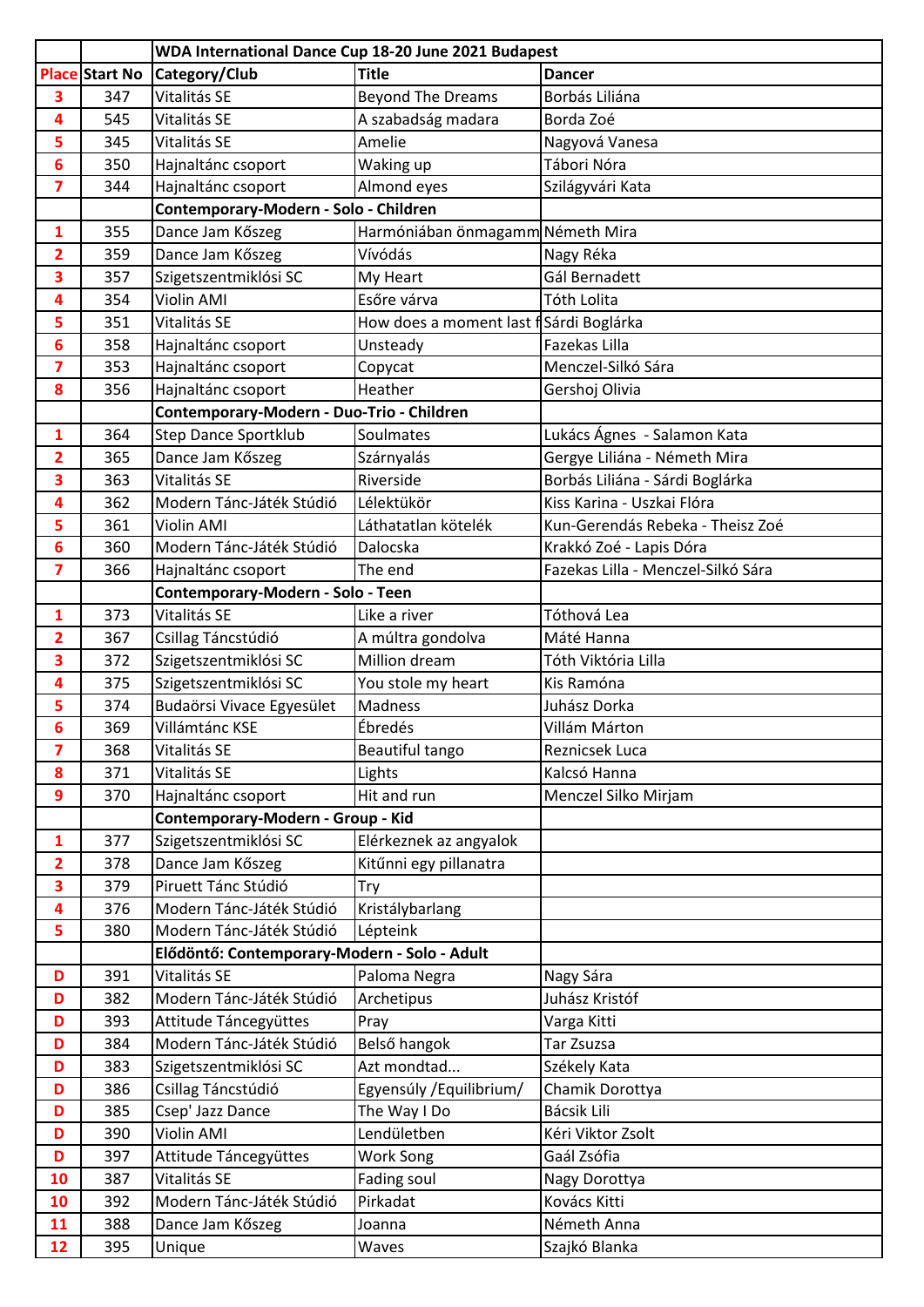|                         |                       | WDA International Dance Cup 18-20 June 2021 Budapest |                                         |                                               |
|-------------------------|-----------------------|------------------------------------------------------|-----------------------------------------|-----------------------------------------------|
|                         | <b>Place Start No</b> | Category/Club                                        | <b>Title</b>                            | <b>Dancer</b>                                 |
| 13                      | 394                   | Csep' Jazz Dance                                     | <b>Figures</b>                          | Szentmártoni Anna                             |
| 14                      | 389                   | Csillag Táncstúdió                                   | Lekapcsolom a villanyt a fe Kormos Dóra |                                               |
| 15                      | 381                   | Budaörsi Vivace Egyesület                            | A nő                                    | Harta Zsófia                                  |
| 16                      | 396                   | Unique                                               | Where the wind blows                    | Bodnár Anita                                  |
|                         |                       | Döntő: Contemporary-Modern - Solo - Adult            |                                         |                                               |
| $\mathbf{1}$            | 384                   | Modern Tánc-Játék Stúdió                             | Belső hangok                            | Tar Zsuzsa                                    |
| $\overline{2}$          | 391                   | Vitalitás SE                                         | Paloma Negra                            | Nagy Sára                                     |
| 3                       | 382                   | Modern Tánc-Játék Stúdió                             | Archetipus                              | Juhász Kristóf                                |
| 4                       | 383                   | Szigetszentmiklósi SC                                | Azt mondtad                             | Székely Kata                                  |
| 5                       | 393                   | Attitude Táncegyüttes                                | Pray                                    | Varga Kitti                                   |
| 6                       | 386                   | Csillag Táncstúdió                                   | Egyensúly / Equilibrium/                | Chamik Dorottya                               |
| 7                       | 385                   | Csep' Jazz Dance                                     | The Way I Do                            | <b>Bácsik Lili</b>                            |
| 8                       | 390                   | Violin AMI                                           | Lendületben                             | Kéri Viktor Zsolt                             |
| 9                       | 397                   | Attitude Táncegyüttes                                | Work Song                               | Gaál Zsófia                                   |
|                         |                       | Contemporary-Modern - Solo - Junior                  |                                         |                                               |
| 1                       | 398                   | Vitalitás SE                                         | Bipolar disorder                        | Gazdiková Lucia                               |
| $\overline{2}$          | 400                   | Vitalitás SE                                         | Freyja                                  | Ádám Dalma Luca                               |
| 3                       | 405                   | Vitalitás SE                                         | Nervous horizon                         | Pásztor Alíz                                  |
| 4                       | 403                   | Vitalitás SE                                         | Gloomy sunday                           | Babková Orsolya                               |
| 5                       | 406                   | Szigetszentmiklósi SC                                | <b>Nothing Else Matters</b>             | Gubacsi Vivien                                |
| 6                       | 401                   | Csillag Táncstúdió                                   | Hajsza / Chase/                         | Király Emese                                  |
| $\overline{\mathbf{z}}$ | 402                   | Budaörsi Vivace Egyesület                            | Inside                                  | Paulay Boróka Panna                           |
| 8                       | 404                   | Attitude Táncegyüttes                                | Keeping Me Alive                        | Kéri Szonja                                   |
| 9                       | 399                   | Csep' Jazz Dance                                     | Belül                                   | Ányos Eszter                                  |
|                         |                       | Contemporary-Modern - Duo-Trio - Teen                |                                         |                                               |
| 1                       | 407                   | Unique                                               | Better together                         | Salgó Gréta - Szajkó Kinga                    |
| $\overline{\mathbf{2}}$ | 412                   | Piruett Tánc Stúdió                                  | Szinkronban                             | Balogh Luca - Nagy Blanka                     |
| 3                       | 408                   | Piruett Tánc Stúdió                                  | Halálos harc                            | Balogh Zsófia - Nagy Fruzsina                 |
| 4                       | 409                   | Szigetszentmiklósi SC                                | Jéghideg szív                           | Kis Ramóna - Tóth Viktória Lilla              |
| 5                       | 411                   | Vitalitás SE                                         | Spirit                                  | Kalcsó Hanna - Kovács Boglárka - Ádám Sarolta |
| 6                       | 410                   | Hajnaltánc csoport                                   | My blood                                | Menczel Silko Mirjam - Ujvári-Kulacs-Csenge   |
|                         |                       | Contemporary-Modern - Duo-Trio - Junior              |                                         |                                               |
| $\mathbf{1}$            | 417                   | Vitalitás SE                                         | Maybe we will see                       | Gazdiková Lucia - Tóthová Lea                 |
| $\overline{2}$          | 419                   | Szigetszentmiklósi SC                                | Paint It Black                          | Benke Dorina - Gubacsi Vivien                 |
|                         |                       |                                                      |                                         | Babková Orsolya - Pásztor Alíz - Ádám Dalma   |
| 3                       | 414                   | Vitalitás SE                                         | con-T-act                               | Luca                                          |
| 4                       | 418                   | Csillag Táncstúdió                                   | Menedék / Refuge/                       | Máté Hanna - Nagy Emese - Vállaji Sára        |
| 5                       | 415                   | Szigetszentmiklósi SC                                | Genesis                                 | Kerekes Eszter - Pócsfalvi Zita               |
|                         |                       |                                                      |                                         | Keresztes Kíra Csenge - Mihály Zsanett -      |
| 6                       | 416                   | Dance Feeling                                        | My Love                                 | Zólyomi Viivien                               |
| $\overline{\mathbf{z}}$ | 413                   | Villámtánc KSE                                       | Belső elnyomás                          | Nagy Kinga - Cser Jázmin Dzsenifer            |
|                         |                       | Contemporary-Modern - Duo-Trio - Adult               |                                         |                                               |
| $\mathbf{1}$            | 423                   | Modern Tánc-Játék Stúdió                             | Én és én                                | Pintye Lili - Tar Zsuzsa                      |
| $\overline{2}$          | 422                   | Attitude Táncegyüttes                                | Dirty-Dirty                             | Gaál Zsófia - Varga Kitti                     |
| 3                       | 420                   | Vitalitás SE                                         | My wild love                            | Nagy Dorottya - Nagy Sára                     |
| 4                       | 425                   | Vitalitás SE                                         | Rebouncing wave                         | Nagy Dorottya - Nagy Sára - Nánássy Csenge    |
| 5                       | 421                   | Dance Jam Kőszeg                                     | Bennünk élő lelkiismeret                | Baráth Blanka - Dorner Gréta - Tancsics Kata  |
| $6\phantom{1}$          | 424                   | Budaörsi Vivace Egyesület                            | Way down we go                          | Hercz Klára - Peszlen Anna                    |
|                         |                       | Contemporary-Modern - Group - Junior                 |                                         |                                               |
| $\mathbf{1}$            | 431                   | Piruett Tánc Stúdió                                  | Society                                 |                                               |
| $\overline{2}$          | 433                   | Szigetszentmiklósi SC                                | What's in your head?                    |                                               |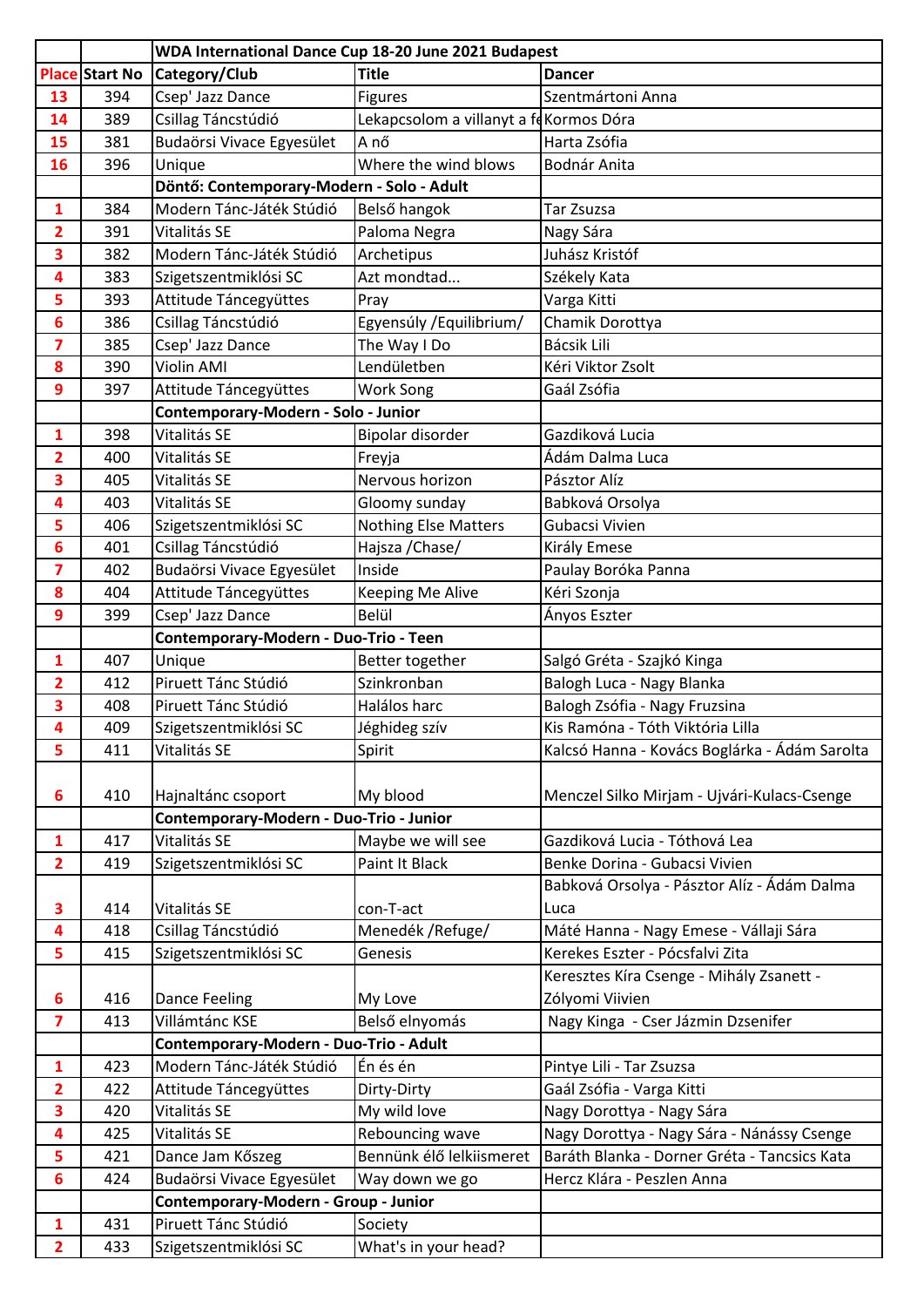|                         |                       | WDA International Dance Cup 18-20 June 2021 Budapest |                                |                                             |
|-------------------------|-----------------------|------------------------------------------------------|--------------------------------|---------------------------------------------|
|                         | <b>Place Start No</b> | Category/Club                                        | <b>Title</b>                   | <b>Dancer</b>                               |
| 3                       | 432                   | Csillag Táncstúdió                                   | Szavak nélkül / Without words/ |                                             |
| 4                       | 426                   | Szigetszentmiklósi SC                                | Come on                        |                                             |
| 5                       | 430                   | Dance Jam Kőszeg                                     | Nem menekülhetsz!              |                                             |
| 6                       | 428                   | Vitalitás SE                                         | Hallelujah                     |                                             |
| 7                       | 427                   | Villámtánc KSE                                       | God Sinjin                     |                                             |
| 8                       | 429                   | Hajnaltánc csoport                                   | Hold back the river            |                                             |
|                         |                       | Contemporary-Modern - Group - Adult                  |                                |                                             |
| 1                       | 440                   | Szigetszentmiklósi SC                                | Toxic                          |                                             |
| 2                       | 434                   | Vitalitás SE                                         | Ancient female energy          |                                             |
| $\overline{\mathbf{3}}$ | 438                   | Modern Tánc-Játék Stúdió                             | Nyugtalanság                   |                                             |
| 4                       | 441                   | Vitalitás SE                                         | Inner Rhythm                   |                                             |
| 5                       | 439                   | Grapevine Show Dance Club Repeat                     |                                |                                             |
| 6                       | 436                   | Csillag Táncstúdió                                   | Metamorfózis-Éjféli gondolatok |                                             |
| $\overline{7}$          | 435                   | <b>Step Dance Sportklub</b>                          | Heaven                         |                                             |
|                         |                       | <b>Contemporary-Modern - Formation - Junior</b>      |                                |                                             |
| 1                       | 443                   | Csillag Táncstúdió                                   | Kimondatlan / Unspoken/        |                                             |
| 2                       | 442                   | Szigetszentmiklósi SC                                | Hanghullám                     |                                             |
| 3                       | 444                   | Modern Tánc-Játék Stúdió                             | Ne sírj                        |                                             |
|                         |                       | Contemporary-Modern - Formation - Adult              |                                |                                             |
| 1                       | 447                   | Szigetszentmiklósi SC                                | Rise Up                        |                                             |
| $\overline{2}$          | 445                   | Piruett Tánc Stúdió                                  | Keep me alive                  |                                             |
| 3                       | 446                   | Dance Jam Kőszeg                                     | Taposómalom                    |                                             |
|                         |                       | Disco - Solo - Kid                                   |                                |                                             |
| 1                       | 448                   | Angel Dance TSE                                      |                                | Farkas Emma                                 |
| $\overline{2}$          | 449                   | Okay Dance                                           | Pink Stop                      | Tuba Imola                                  |
|                         |                       | Disco - Solo - Children                              |                                |                                             |
| 1                       | 450                   | Angel Dance TSE                                      |                                | Szatmári Kitti                              |
| 2                       | 451                   | Okay Dance                                           | <b>Blue Love</b>               | Kocsis Rubina                               |
|                         |                       | Disco - Solo - Teen                                  |                                |                                             |
| 1                       | 453                   | <b>Brill Cats</b>                                    | Senorita                       | Bognár Dorina                               |
| $\overline{2}$          | 452                   | Okay Dance                                           | Green Rain                     | Németh Viktória                             |
|                         |                       | Disco - Solo - Junior                                |                                |                                             |
| $\mathbf{1}$            | 454                   | Angel Dance TSE                                      |                                | Varga Kata                                  |
| $\overline{2}$          | 455                   | Okay Dance<br><b>Street Dance - Solo - Children</b>  | <b>Black Night</b>             | Kis Linda Virág                             |
| 1                       | 458                   | POLISH FITNESS TEAM                                  | HIP-HOP                        | EMILIA FURMAŃSKA                            |
| $\overline{2}$          | 457                   | Dance Feeling                                        |                                | <b>Bajcsev Anna</b>                         |
| 3                       | 456                   | <b>Dance Feeling</b>                                 |                                | Kiss Dorottya                               |
|                         |                       | Street Dance - Solo - Teen - Female                  |                                |                                             |
| $\mathbf{1}$            | 459                   | <b>Style and Passion Dance</b>                       | Journey of the styles          | Török Luca                                  |
| $\overline{2}$          | 461                   | <b>Style and Passion Dance</b>                       | Hanna                          | Endrődi Hanna                               |
| 3                       | 460                   | <b>JOKER DANCE</b>                                   |                                | Tímár Doroti                                |
|                         |                       | Disco - Duo-Trio - Adult                             |                                |                                             |
| $\mathbf{1}$            | 463                   | Angel Dance TSE                                      |                                | Földes Lili - Kurucz Noémi                  |
| $\overline{2}$          | 464                   | Angel Dance TSE                                      |                                | Fabrinczius Maja - Lami Dóra                |
|                         |                       | Disco - Duo-Trio - Teen                              |                                |                                             |
| $\mathbf{1}$            | 465                   | Angel Dance TSE                                      |                                | Bus Vivien - Ördög Dorka                    |
| $\overline{2}$          | 466                   | <b>Brill Cats</b>                                    | The Day                        | Barsy Nikolett - Bognár Dorina              |
|                         |                       | Disco - Duo-Trio - Junior                            |                                |                                             |
| $\mathbf{1}$            | 468                   | Okay Dance                                           | <b>Triple Beats</b>            | Hatzi Vivien - Kaczor Fruzsina - Varga Luca |
| $\overline{\mathbf{2}}$ | 467                   | <b>Brill Cats</b>                                    | Come On                        | Szombathy Fanni - Tóth Mercédesz            |
|                         |                       | Disco - Group - Kid                                  |                                |                                             |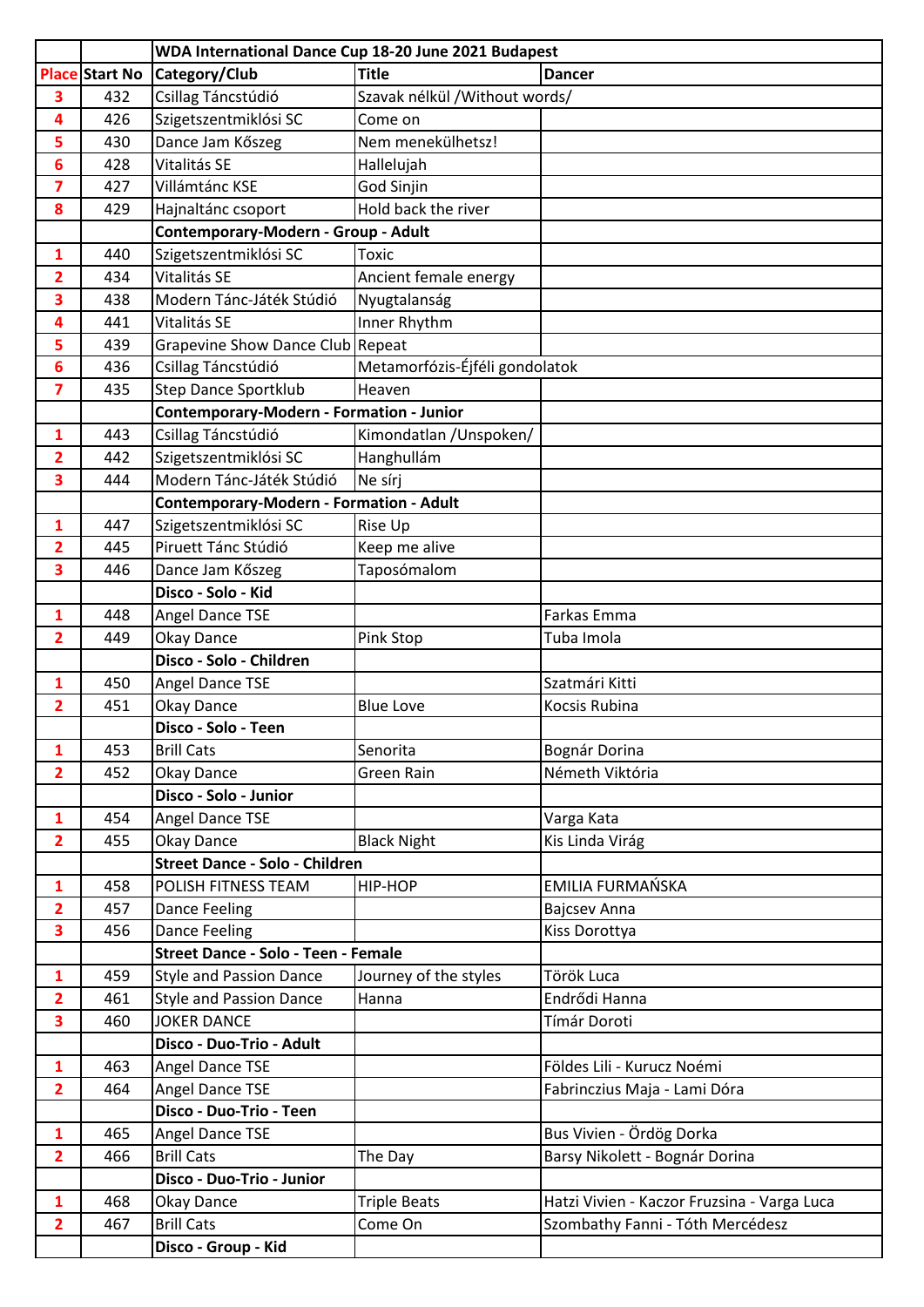|                         |                       | WDA International Dance Cup 18-20 June 2021 Budapest |                                   |                                                  |
|-------------------------|-----------------------|------------------------------------------------------|-----------------------------------|--------------------------------------------------|
|                         | <b>Place Start No</b> | Category/Club                                        | <b>Title</b>                      | <b>Dancer</b>                                    |
| $\mathbf{1}$            | 469                   | <b>Angel Dance TSE</b>                               | Diamond Mini - Stars              |                                                  |
| $\overline{2}$          | 470                   | Okay Dance                                           | Pretty looks                      |                                                  |
|                         |                       | <b>Street Dance - Duo-Trio - Junior</b>              |                                   |                                                  |
|                         |                       |                                                      |                                   |                                                  |
| 1                       | 473                   | <b>JOKER DANCE</b>                                   | <b>Charlie's Angels</b>           | Szalai-Szabó Emma - Szántó Zsófi - Tímár Doroti  |
| $\overline{\mathbf{2}}$ | 471                   | <b>JOKER DANCE</b>                                   |                                   | Lábady Kira - Stadtmüller Enikő                  |
| 3                       | 472                   | <b>JOKER DANCE</b>                                   |                                   | Jenei Boglárka - Szántó Zsófi                    |
|                         |                       | Disco - Group - Junior                               |                                   |                                                  |
| 1                       | 474                   | <b>Angel Dance TSE</b>                               | Diamond Kids Team - Feel the beat |                                                  |
| $\overline{2}$          | 475                   | Okay Dance                                           | Party Heroes                      |                                                  |
|                         |                       | <b>Street Dance - Duo-Trio - Adult</b>               |                                   |                                                  |
|                         |                       |                                                      |                                   |                                                  |
| 1                       | 476                   | <b>JOKER DANCE</b>                                   | Final 3                           | Preisz Zsófia - Szalai Vanessza - Tóth Franciska |
| $\overline{2}$          | 478                   | <b>Track Dance</b>                                   | Powergirls                        | Görög Boglárka - Nákity Nelli                    |
|                         |                       | <b>Street Dance - Group - Kid</b>                    |                                   |                                                  |
| 1                       | 480                   | <b>JOKER DANCE</b>                                   | Joker's four                      |                                                  |
| $\overline{2}$          | 479                   | <b>Dance Feeling</b>                                 |                                   |                                                  |
|                         |                       | <b>Street Dance - Group - Junior</b>                 |                                   |                                                  |
| 1                       | 484                   | BlackJam!                                            | <b>High10sion Crew</b>            |                                                  |
| 2                       | 482                   | <b>JOKER DANCE</b>                                   | Jordan's Crew                     |                                                  |
| 3                       | 483                   | Városgazda Utánpótlás AkadRIOT                       |                                   |                                                  |
| 4                       | 481                   | BlackJam!                                            | <b>GTB</b>                        |                                                  |
|                         |                       | <b>Disco - Formation - Junior</b>                    |                                   |                                                  |
| 1                       | 486                   | Angel Dance TSE                                      | Diamond Kids - So what            |                                                  |
| $\overline{2}$          | 485                   | Okay Dance                                           | <b>Wild Tigers</b>                |                                                  |
|                         |                       | <b>Street Dance - Group - Adult</b>                  |                                   |                                                  |
| 1                       | 490                   | <b>JOKER DANCE</b>                                   | <b>Black Panthers</b>             |                                                  |
| 2                       | 491                   | BlackJam!                                            | The Fusion                        |                                                  |
| $\overline{\mathbf{3}}$ | 488                   | BlackJam!                                            | Dance n Beats                     |                                                  |
| 4                       | 487                   | <b>JOKER DANCE</b>                                   | Army Girls                        |                                                  |
| 5                       | 489                   | <b>Track Dance</b>                                   | <b>Badgirls</b>                   |                                                  |
|                         |                       | <b>Street Dance - Formation - Adult</b>              |                                   |                                                  |
| 1                       | 493                   | PL Team                                              | Lemme Show You                    |                                                  |
| $\overline{2}$          | 494                   | <b>JOKER DANCE</b>                                   | MegaCrew                          |                                                  |
| 3                       | 492                   | <b>JOKER DANCE</b>                                   | <b>United Crew</b>                |                                                  |
|                         |                       | Disco - Group - Adult                                |                                   |                                                  |
| $\mathbf{1}$            | 498                   | Angel Dance TSE                                      | Diamond Junior Team - Flash       |                                                  |
| $\overline{2}$          | 497                   | <b>Brill Cats</b>                                    | It's My Life                      |                                                  |
|                         |                       | Open - Solo - Kid                                    |                                   |                                                  |
| 1                       | 500                   | Danza Del Amor SE                                    | Witch Doctor                      | <b>Berey Beatrix</b>                             |
| $\overline{2}$          | 499                   | Danza Del Amor SE                                    | <b>Brasil</b>                     | Biró Dominika                                    |
|                         |                       | Open - Solo - Children                               |                                   |                                                  |
| $\mathbf{1}$            | 501                   | Danza Del Amor SE                                    | <b>Billion</b>                    | Balogh Zorka Anna                                |
| $\overline{2}$          | 502                   | <b>Marina TSE</b>                                    | <b>Business of love</b>           | Konrád Rozália                                   |
| 3                       | 504                   | Danza Del Amor SE                                    | Táncra fel!                       | Kakas Dominika                                   |
| 4                       | 503                   | <b>Meteor Dance TSE</b>                              | Friends                           | Simon Anna Zoé                                   |
| 5                       | 546                   | POLISH FITNESS TEAM                                  | <b>Ribbon Dance</b>               | EMILIA FURMAŃSKA                                 |
|                         |                       | Open - Solo - Junior                                 |                                   |                                                  |
| 1                       | 506                   | Danza Del Amor SE                                    | Play with fire                    | Horváth Dóra                                     |
| $\overline{2}$          | 505                   | Danza Del Amor SE                                    | Go Crazy                          | Lóki Zsombor                                     |
|                         |                       | Open - Duo-Trio - Mini                               |                                   |                                                  |
| $\mathbf{1}$            | 507                   | <b>Pulzus TSE</b>                                    |                                   | Kozma Iringó - Thoma Márk                        |